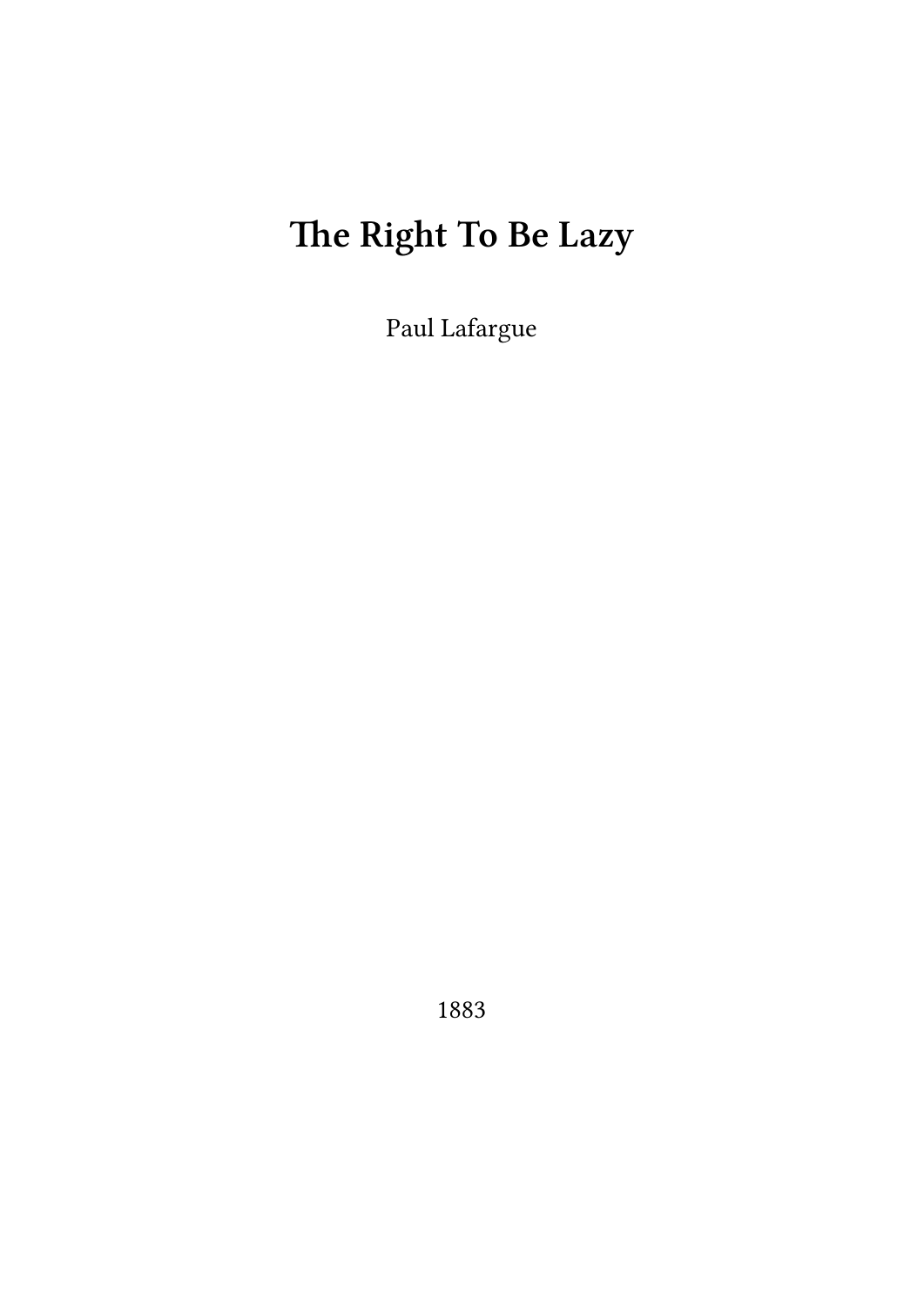## **Contents**

| Preface                                                 | 3  |
|---------------------------------------------------------|----|
| Chapter I. A Disastrous Dogma                           | 5  |
| <b>Chapter II. Blessings of Work</b>                    | 8  |
| <b>Chapter III. The Consequences of Over-Production</b> | 16 |
| <b>Chapter IV. New Songs to New Music</b>               | 24 |
| Appendix                                                | 28 |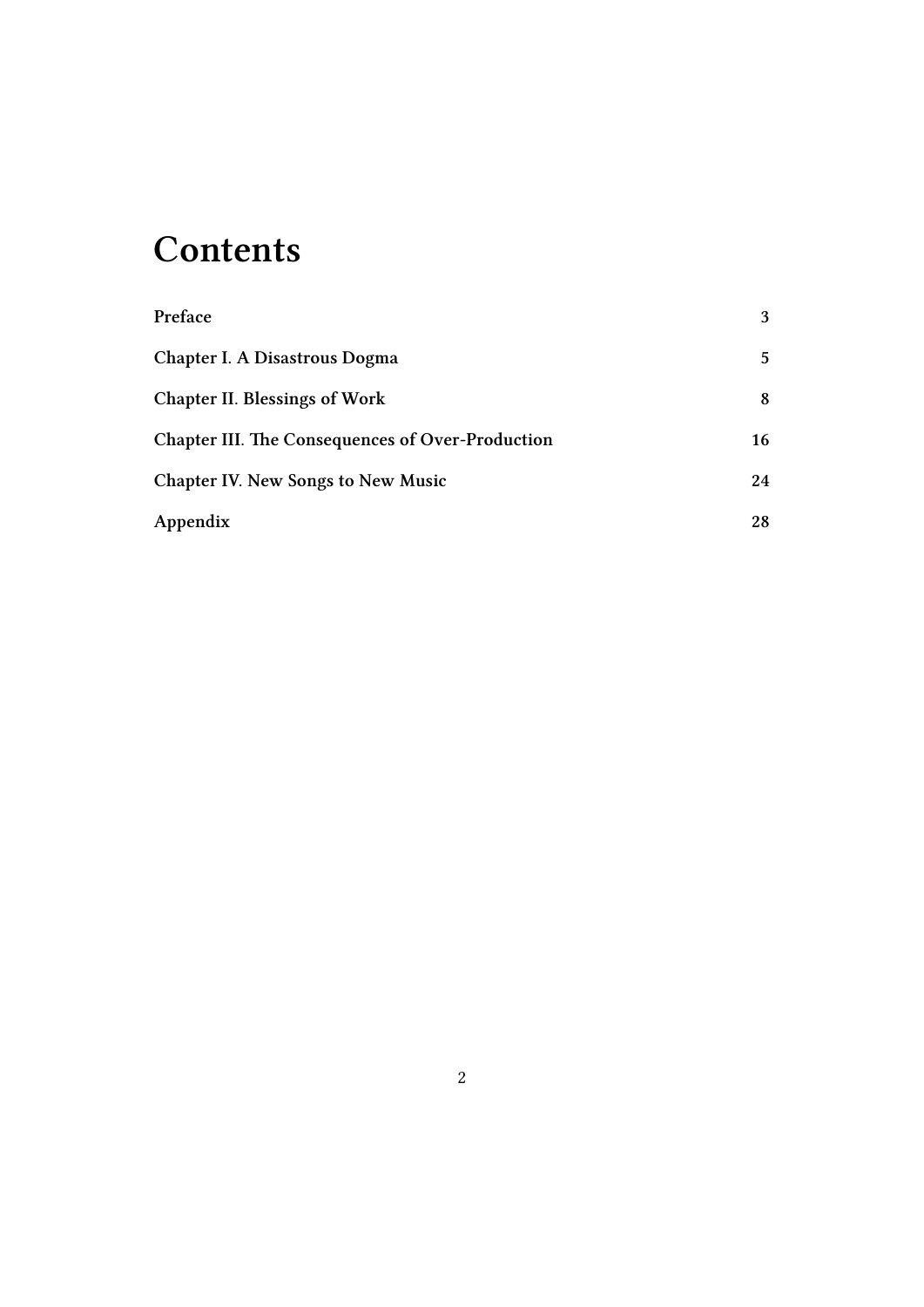#### <span id="page-2-0"></span>**Preface**

M. Thiers, at a private session of the commission on primary education of 1849, said: "I wish to make the influence of the clergy all powerful because I count upon it to propagate that good philosophy which teaches man that he is here below to suffer, and not that other philosophy which on the contrary bids man to enjoy." M. Thiers was stating the ethics of the capitalist class, whose fierce egoism and narrow intelligence he incarnated.

The Bourgeoisie, when it was struggling against the nobility sustained by the clergy, hoisted the flag of free thought and atheism; but once triumphant, it changed its tone and manner and today it uses religion to support its economic and political supremacy. In the fifteenth and sixteenth centuries, it had joyfully taken up the pagan tradition and glorified the flesh and its passions, reproved by Christianity; in our days, gorged with goods and with pleasures, it denies the teachings of its thinkers like Rabelais and Diderot, and preaches abstinence to the wageworkers. Capitalist ethics, a pitiful parody on Christian ethics, strikes with its anathema the flesh of the laborer; its ideal is to reduce the producer to the smallest number of needs, to suppress his joys and his passions and to condemn him to play the part of a machine turning out work without respite and without thanks.

The revolutionary socialists must take up again the battle fought by the philosophers and pamphleteers of the bourgeoisie; they must march up to the assault of the ethics and the social theories of capitalism; they must demolish in the heads of the class which they call to action the prejudices sown in them by the ruling class; they must proclaim in the faces of the hypocrites of all ethical systems that the earth shall cease to be the vale of tears for the laborer; that in the communist society of the future, which we shall establish "peaceably if we may, forcibly if we must," the impulses of men will be given a free rein, for "all these impulses are by nature good, we have nothing to avoid but their misuse and their excesses," and they will not be avoided except by their mutual counter-balancing, by the harmonious development of the human organism, for as Dr. Beddoe says, "It is only when a race reaches its maximum of physical development, that it arrives at its highest point of energy and moral vigor." Such was also the opinion of the great naturalist Charles Darwin.

This refutation of the "Right to Work" which I am republishing with some additional notes appeared in the weekly **Egalité**, 1880, second series.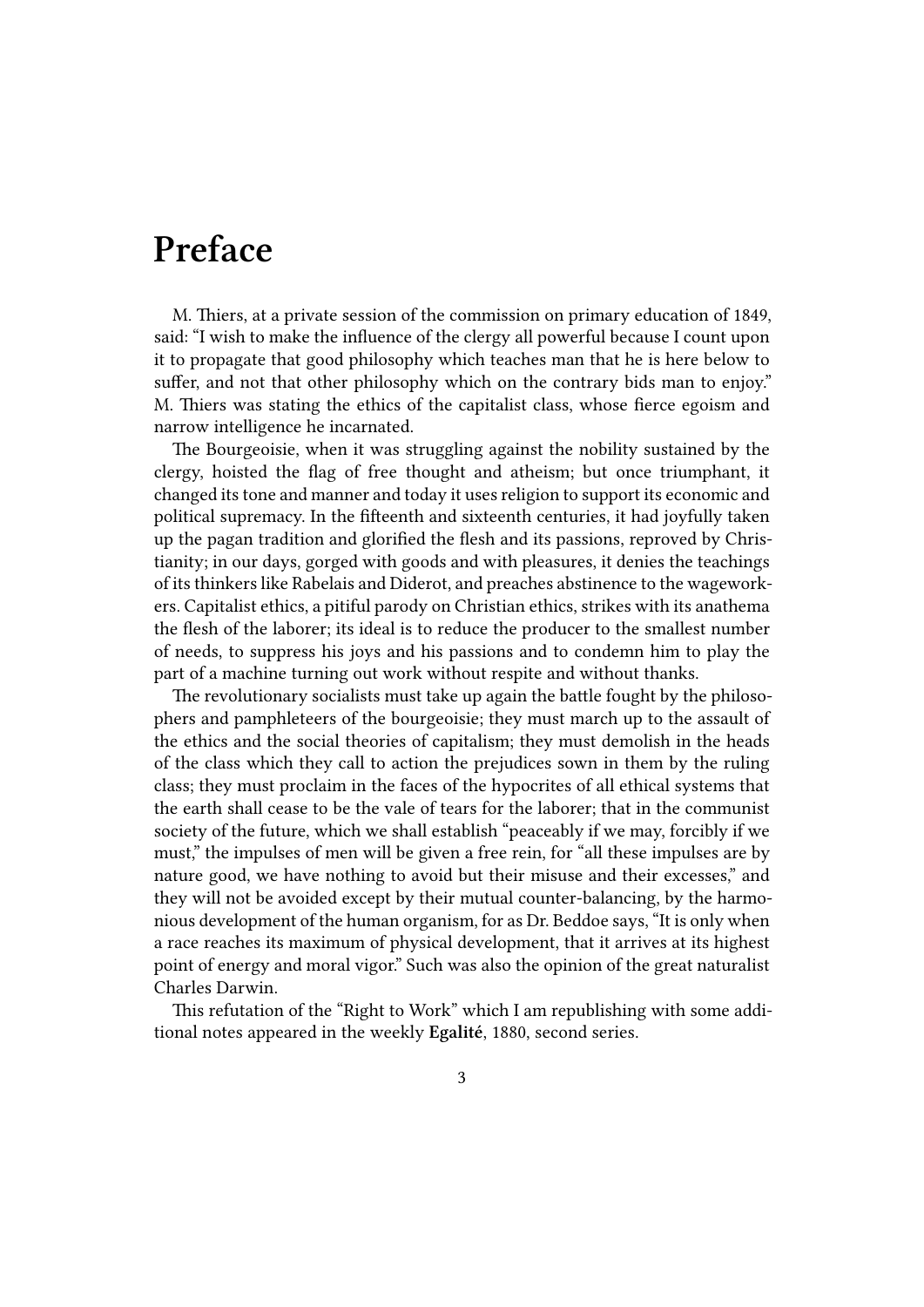P.L. *Sainte-Pélagie Prison,* 1883.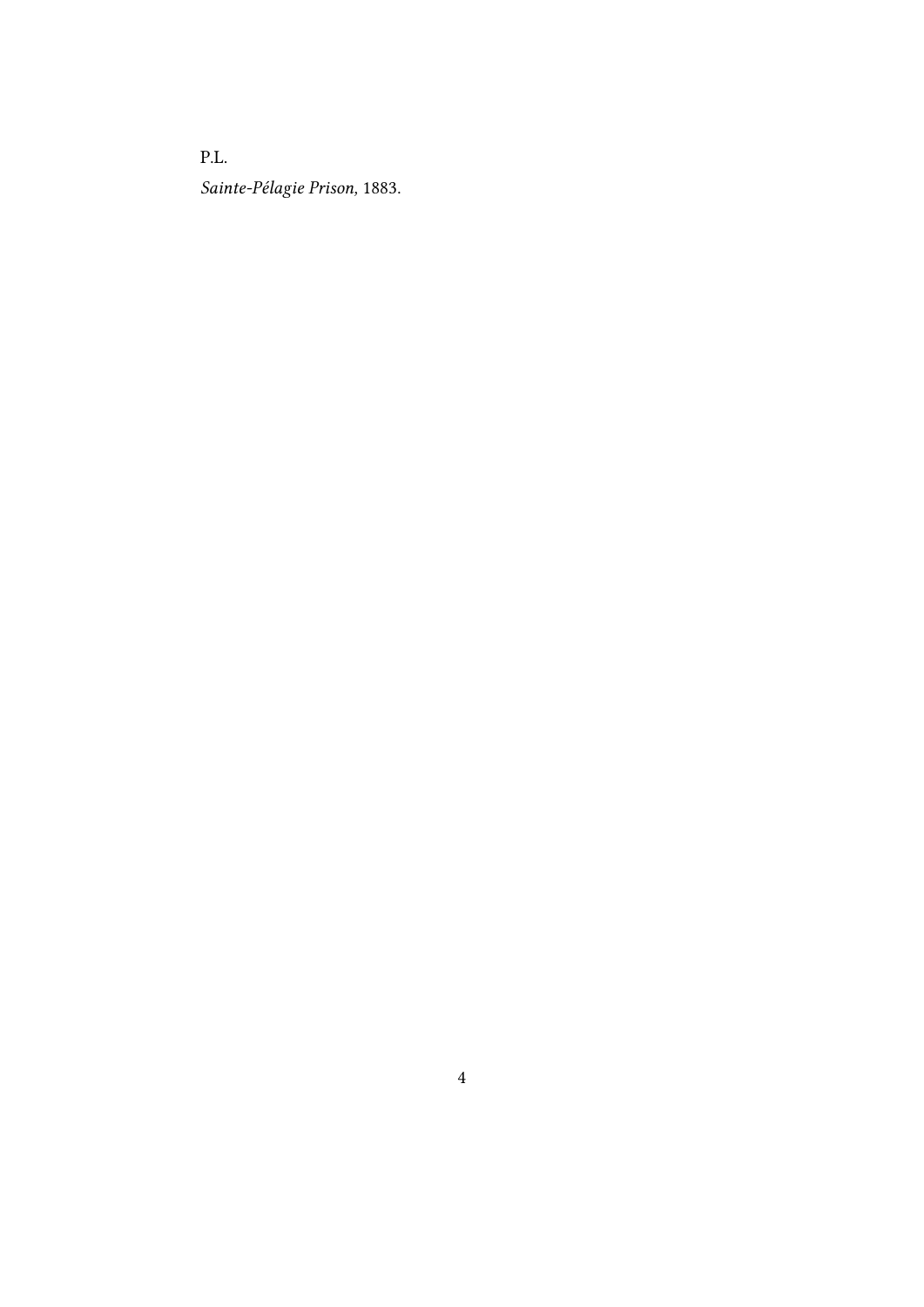#### <span id="page-4-0"></span>**Chapter I. A Disastrous Dogma**

Let us be lazy in everything, except in loving and drinking, except in being lazy. — *Lessing*

A strange delusion possesses the working classes of the nations where capitalist civilization holds its sway. This delusion drags in its train the individual and social woes which for two centuries have tortured sad humanity. This delusion is the love of work, the furious passion for work, pushed even to the exhaustion of the vital force of the individual and his progeny. Instead of opposing this mental aberration, the priests, the economists and the moralists have cast a sacred halo

M.F. LePlay, whose talent for observation must be recognized, even if we reject his sociological conclusions, tainted with philanthropic and Christian pharisaism, says in his hook **Les Ouvriers Europeans** (1885): "The Propensity of the Bachkirs for laziness (the Bachkirs are semi-nomadic shepherds of the Asiatic slope of the Ural mountains); the leisure of nomadic life, the habit of meditation which this engenders in the best endowed individuals — all this often gives them a distinction of manner, a fineness of intelligence and judgement which is rarely to be observed on the same social level in a more developed civilization … The thing most repugnant to them is agricultural labor: they will do anything rather than accept the trade of a farmer." Agriculture is in fact the first example of servile labor in the history of man. According to biblical tradition, the first criminal, Cain, is a farmer.

<sup>&</sup>lt;sup>1</sup> European explorers pause in wonder before the physical beauty and the proud bearing of the men of primitive races, not soiled by what Paeppig calls "the poisonous breath of civilization." Speaking of the aborigines of the oceanic Islands, Lord George Campbell writes: "There is not a people in the world which strikes one more favorably at first sight. Their smooth skin of a light copper tint, their hair golden and curly, their beautiful and happy faces, in a word. their whole person formed a new and splendid specimen of the 'genus homo'; their physical appearance gave the impression of a race superior to ours." The civilized men of ancient Rome, witness Caesar and Tacitus, regarded with the same admiration the Germans of the communist tribes which invaded the Roman empire. Following Tacitus, Salvien, the priest of the fifth century who received the surname of master of the Bishops, held up the barbarians as an example to civilized Christians: "We are immodest before the barbarians, who are more chaste than we. Even more, the barbarians are wounded at our lack of modesty; the Goths do not permit debauchees of their own nation to remain among them; alone in the midst of them, by the sad privilege of their nationality and their name, the Romans have the right to be impure. (Pederasty was then the height of the fashion among both pagans and Christians.) The oppressed fly to the barbarians to seek for mercy and a shelter." (**De Gubernatione Dei**) The old civilization and the rising Christianity corrupted the barbarians of the ancient world, as the old Christianity and the modern capitalist civilization are corrupting the savages of the new world.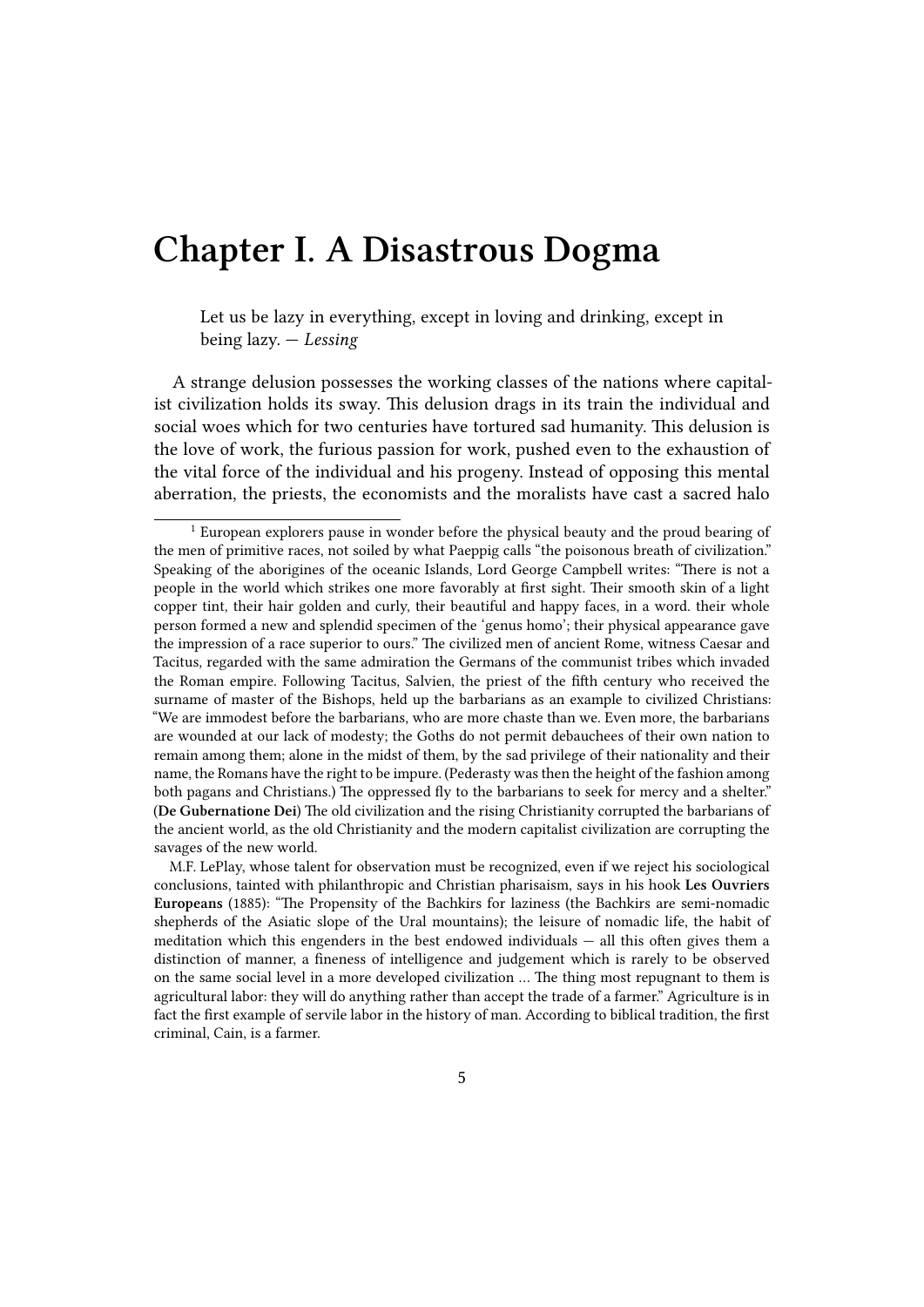over work. Blind and finite men, they have wished to be wiser than their God; weak and contemptible men, they have presumed to rehabilitate what their God had cursed. I, who do not profess to be a Christian, an economist or a moralist, I appeal from their judgement to that of their God; from the preachings of their religious, economics or free thought ethics, to the frightful consequences of work in capitalist society.

In capitalist society work is the cause of all intellectual degeneracy, of all organic deformity. Compare the thorough-bred in Rothschild's stables, served by a retinue of bipeds, with the heavy brute of the Norman farms which plows the earth, carts the manure, hauls the crops. Look at the noble savage whom the missionaries of trade and the traders of religion have not yet corrupted with Christianity, syphilis and the dogma of work, and then look at our miserable slaves of machines.<sup>1</sup>

When, in our civilized Europe, we would find a trace of the native beauty of man, we must go seek it in the nations where economic prejudices have not yet uprooted the hatred of work. Spain, which, alas, is degenerating, may still boast of possessing fewer factories than we have of prisons and barracks; but the artist rejoices in his admiration of the hardy Andalusian, brown as his native chestnuts, straight and flexible as a steel rod; and the heart leaps at hearing the beggar, superbly draped in his ragged *capa*, parleying on terms of equality with the duke of Ossuna. For the Spaniard, in whom the primitive animal has not been atrophied, work is the worst sort of slavery.<sup>2</sup> The Greeks in their era of greatness had only contempt for work: their slaves alone were permitted to labor: the free man knew only exercises for the body and mind. And so it was in this era that men like Aristotle, Phidias, Aristophanes moved and breathed among the people; it was the time when a handful of heroes at Marathon crushed the hordes of Asia, soon to be subdued by Alexander. The philosophers of antiquity taught contempt for work, that degradation of the free man, the poets sang of idleness, that gift from the Gods:

O Melibae Deus nobis haec otia fecit.

Jesus, in his sermon on the Mount, preached idleness: "Consider the lilies of the field, how they grow: they toil not, neither do they spin: and yet I say unto you that even Solomon in all his glory was not arrayed like one of these." Jehovah the bearded and angry god, gave his worshipers the supreme example of ideal laziness; after six days of work, he rests for all eternity.

On the other hand, what are the races for which work is an organic necessity? The Auvergnians; the Scotch, those Auvergnians of the British Isles; the Galicians, those Auvergnians of Spain; the Pomeranians, those Auvergnians of Germany; the Chinese, those Auvergnians of Asia. In our society which are the classes that love

 $2$  The Spanish proverb says: Descanzar es salud. (Rest is healthful.)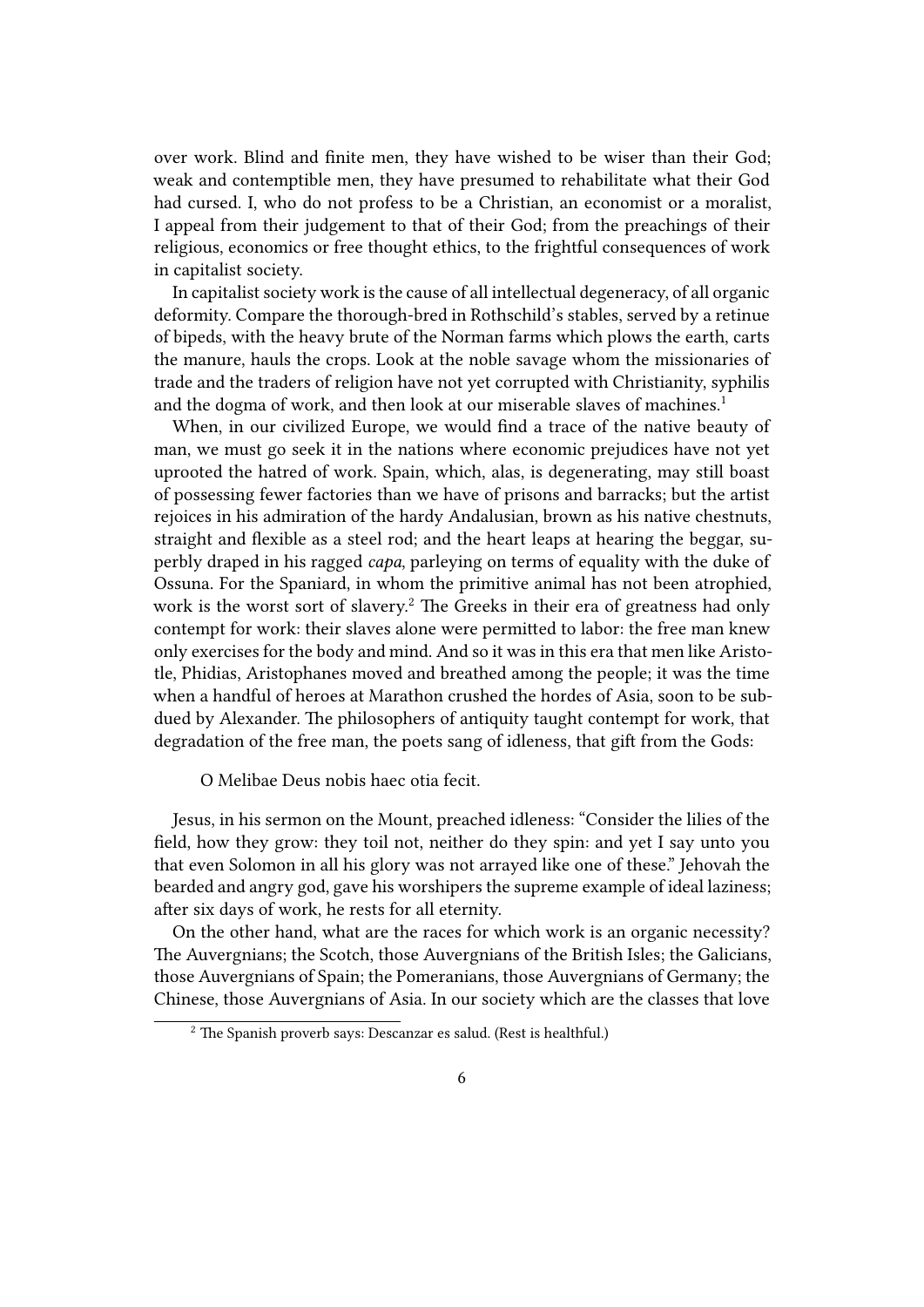work for work's sake. The peasant proprietors, the little shopkeepers; the former bent double over their fields, the latter crouched in their shops, burrow like the mole in his subterranean passage and never stand up to look at nature leisurely.

And meanwhile the proletariat, the great class embracing all the producers of civilized nations, the class which in freeing itself will free humanity from servile toil and will make of the human animal a free being, — the proletariat, betraying its instincts, despising its historic mission, has let itself be perverted by the dogma of work. Rude and terrible has been its punishment. All its individual and social woes are born of its passion for work.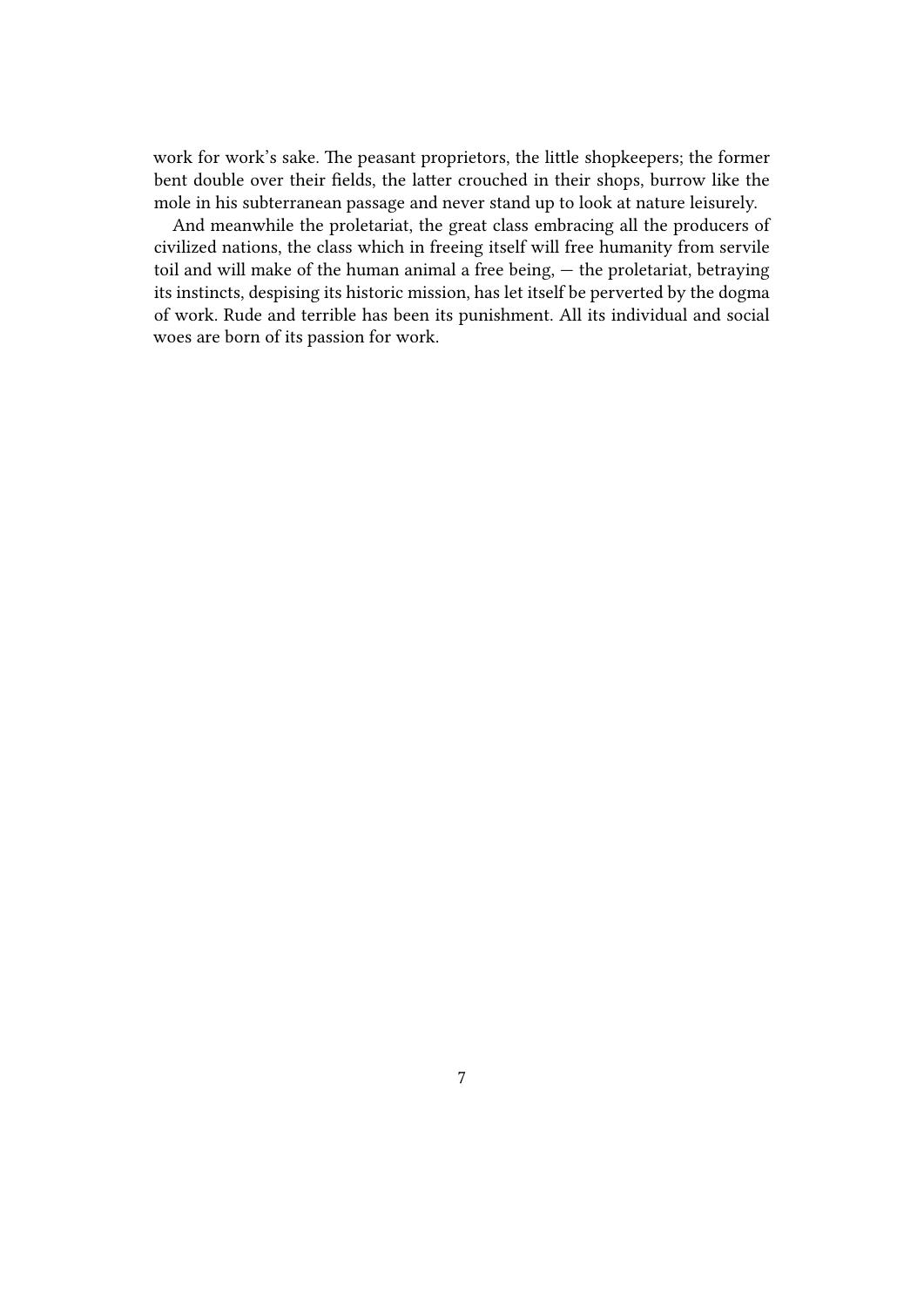#### <span id="page-7-0"></span>**Chapter II. Blessings of Work**

In 1770 at London, an anonymous pamphlet appeared under the title, **An Essay on Trade and Commerce**. It made some stir in its time. The author, a great philanthropist, was indignant that "the factory population of England had taken into its head the fixed idea that in their quality of Englishmen all the individuals composing it have by right of birth the privilege of being freer and more independent than the laborers of any country in Europe. This idea may have its usefulness for soldiers, since it stimulates their valor, but the less the factory workers are imbued with it the better for themselves and the state. Laborers ought never to look on themselves as independent of their superiors. It is extremely dangerous to encourage such infatuations in a commercial state like ours, where perhaps seven-eighths of the population have little or no property. The cure will not be complete until our industrial laborers are contented to work six days for the same sum which they now earn in four." Thus, nearly a century before Guizot, work was openly preached in London as a curb to the noble passions of man. "The more my people work, the less vices they will have", wrote Napoleon on May 5<sup>th</sup>, 1807, from Osterod. "I am the authority … and I should be disposed to order that on Sunday after the hour of service be past, the shops be opened and the laborers return to their work." To root out laziness and curb the sentiments of pride and independence which arise from it, the author of the **Essay on Trade** proposed to imprison the poor in ideal "work-houses", which should become "houses of terror, where they should work fourteen hours a day in such fashion that when meal time was deducted there should remain twelve hours of work full and complete"

Twelve hours of work a day, that is the ideal of the philanthropists and moralists of the eighteenth century. How have we outdone this *nec plus ultra!* Modern factories have become ideal houses of correction in which the toiling masses are

<sup>&</sup>lt;sup>1</sup> At the first Congress of Charities held at Brussels in 1817 one of the richest manufacturers of Marquette, near Lille, M. Scrive, to the plaudits of the members of the congress declared with the noble satisfaction of a duty performed: "We have introduced certain methods of diversion for the children. We teach them to sing during their work, also to count while working." That distracts them and makes them accept bravely "those twelve hours of labor which are necessary to procure their means of existence." Twelve hours of labor, and such labor, imposed on children less than twelve years old! The materialists will always regret that there is no hell in which to confine these Christian philanthropic murderers of childhood.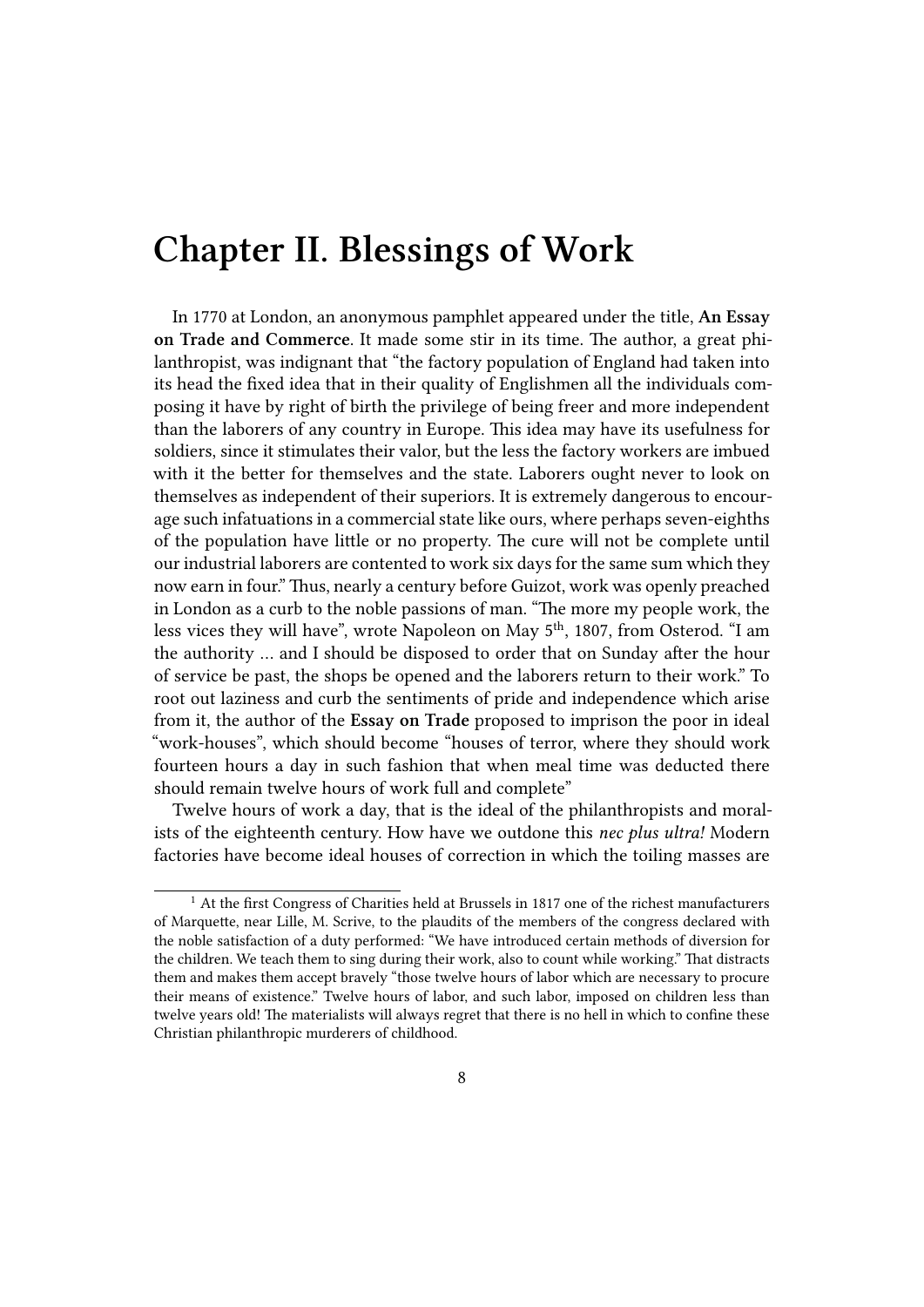imprisoned, in which they are condemned to compulsory work for twelve or fourteen hours, not the men only but also women and children.<sup>1</sup> And to think that the sons of the heroes of the Terror have allowed themselves to be degraded by the religion of work, to the point of accepting, since 1848, as a revolutionary conquest, the law limiting factory labor to twelve hours. They proclaim as a revolutionary principle the Right to Work. Shame to the French proletariat! Only slaves would have been capable of such baseness. A Greek of the heroic times would have required twenty years of capitalist civilization before he could have conceived such vileness.

And if the miseries of compulsory work and the tortures of hunger have descended upon the proletariat more in number than the locusts of the Bible, it is because the proletariat itself invited them. This work, which in June 1848 the laborers demanded with arms in their hands, this they have imposed on their families; they have delivered up to the barons of industry their wives and children. With their own hands they have demolished their domestic hearths. With their own hands they have dried up the milk of their wives. The unhappy women carrying and nursing their babes have been obliged to go into the mines and factories to bend their backs and exhaust their nerves. With their own hands they have broken the life and the vigor of their children. Shame on the proletarians! Where are those neighborly housewives told of in our fables and in our old tales, bold and frank of speech, lovers of Bacchus. Where are those buxom girls, always on the move, always cooking, always singing, always spreading life, engendering life's joy, giving painless birth to healthy and vigorous children? … Today we have factory girls and women, pale drooping flowers, with impoverished blood, with disordered stomachs, with languid limbs … They have never known the pleasure of a healthful passion, nor would they be capable of telling of it merrily! And the children? Twelve hours of work for children! O, misery. But not all the Jules Simon of the Academy of Moral and Political Science, not all the Germanys of jesuitism, could have invented a vice more degrading to the intelligence of the children, more corrupting of their instincts, more destructive of their organism than work in the vitiated atmosphere of the capitalist factory.

Our epoch has been called the century of work. It is in fact the century of pain, misery and corruption.

And all the while the philosophers, the bourgeois economists  $-$  from the painfully confused August Comte to the ludicrously clear Leroy Beaulieu; the people of bourgeois literature  $-$  from the quackishly romantic Victor Hugo to the artlessly grotesque Paul de Kock, — all have intoned nauseating songs in honor of the god Progress, the eldest son of Work. Listen to them and you would think that happiness was soon to reign over the earth, that its coming was already perceived. They rummaged in the dust of past centuries to bring back feudal miseries to serve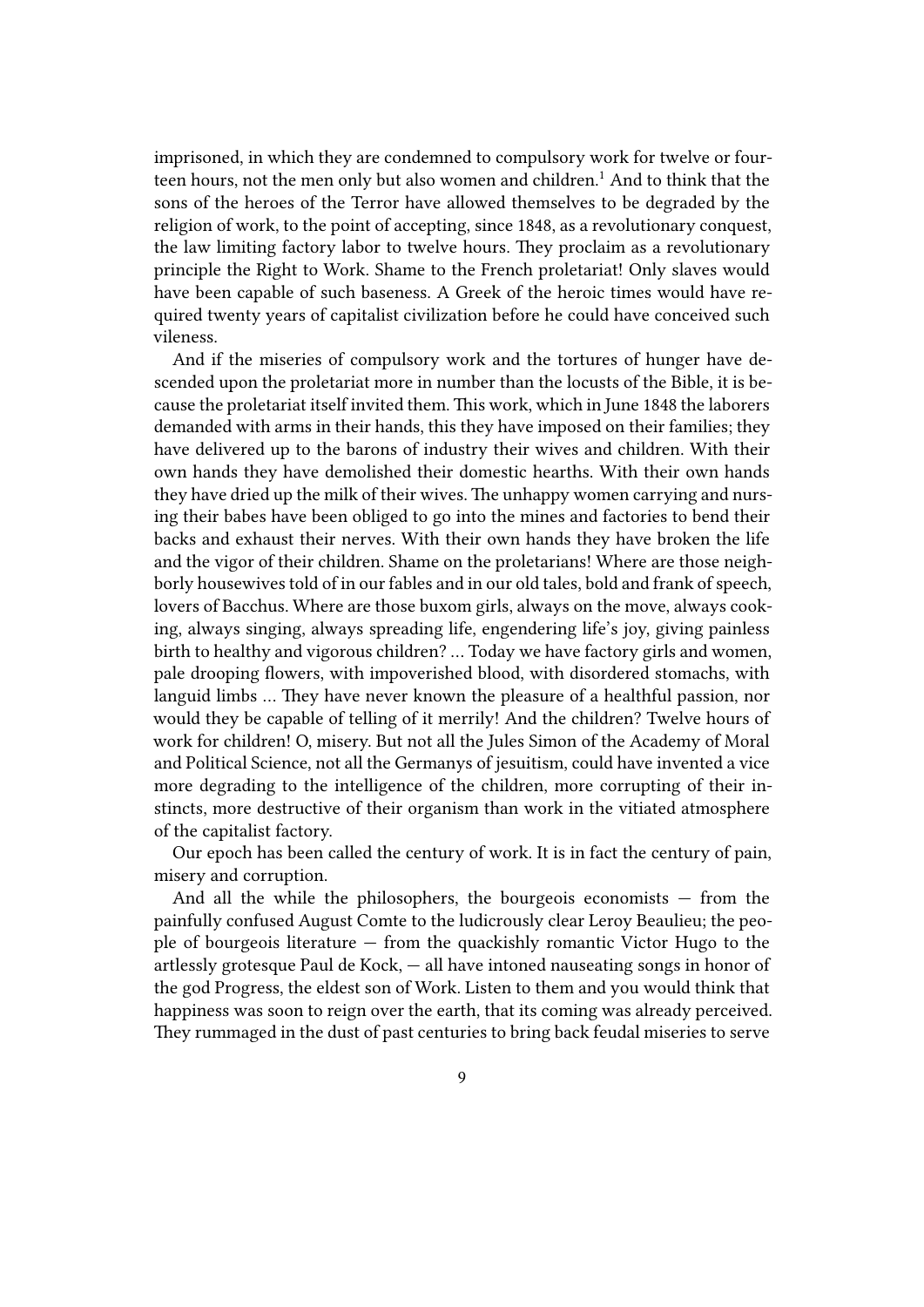as a somber contrast to the delights of the present times. Have they wearied us, these satisfied people, yesterday pensioners at the table of the nobility, today penvalets of the capitalist class and fatly paid? Have they reckoned us weary of the peasant, such as La Bruyere described him? Well, here is the brilliant picture of proletarian delights in the year of capitalist progress 1840, Penned by one of their own men, Dr. Villermé, member of the Institute, the same who in 1848 was a member of that scientific society (Thiers, Cousin, Passy, Blanqui, the academician, were in it), which disseminated among the masses the nonsense of bourgeois economics and ethics.

It is of manufacturing Alsace that Dr. Villermé speaks, — the Alsace of Kestner and Dollfus, those flowers of industrial philanthropy and republicanism. But before the doctor raises up before us his picture of proletarian miseries, let us listen to an Alsatian manufacturer, Mr. Th. Mieg, of the house of Dollfus, Mieg & Co., depicting the condition of the old-time artisan: "At Mulhouse fifty years ago (in 1813, when modern mechanical industry was just arising) the laborers were all children of the soil, inhabiting the town and the surrounding villages, and almost all owning a house and often a little field."<sup>2</sup> It was the golden age of the laborer. But at that time Alsatian industry did not deluge the world with its cottons, nor make millionaires out of its Dollfus and Koechlin. But twenty-five years after, when Villermé visited Alsace, the modern Minotaur, the capitalist workshop, had conquered the country; in its insatiable appetite for human labor it had dragged the workmen from their hearths, the better to wring them and press out the labor which they contained. It was by thousands that the workers flocked together at the signal of the steam whistle.

A great number,  $-$  says Villermé  $-$  five thousand out of seventeen thousand, were obliged by high rents to lodge in neighboring villages. Some of them lived three or four miles from the factory where they worked.

At Mulhouse in Dornach, work began at five o'clock in the morning and ended at eight o'clock in the evening, summer and winter. It was a sight to watch them arrive each morning into the city and depart each evening. Among them were a multitude of women, pale, often walking bare-footed through the mud, and who for lack of umbrellas when the rain or snow fell, wore their aprons or skirts turned up over their heads. There was a still larger number of young children, equally dirty, equally pale, covered with rags, greasy from the machine oil

 $2$  Speech delivered before the International Society of Practical Studies in Social Economics, at Paris in May 1863, and published in the French **Economist** or the same epoch.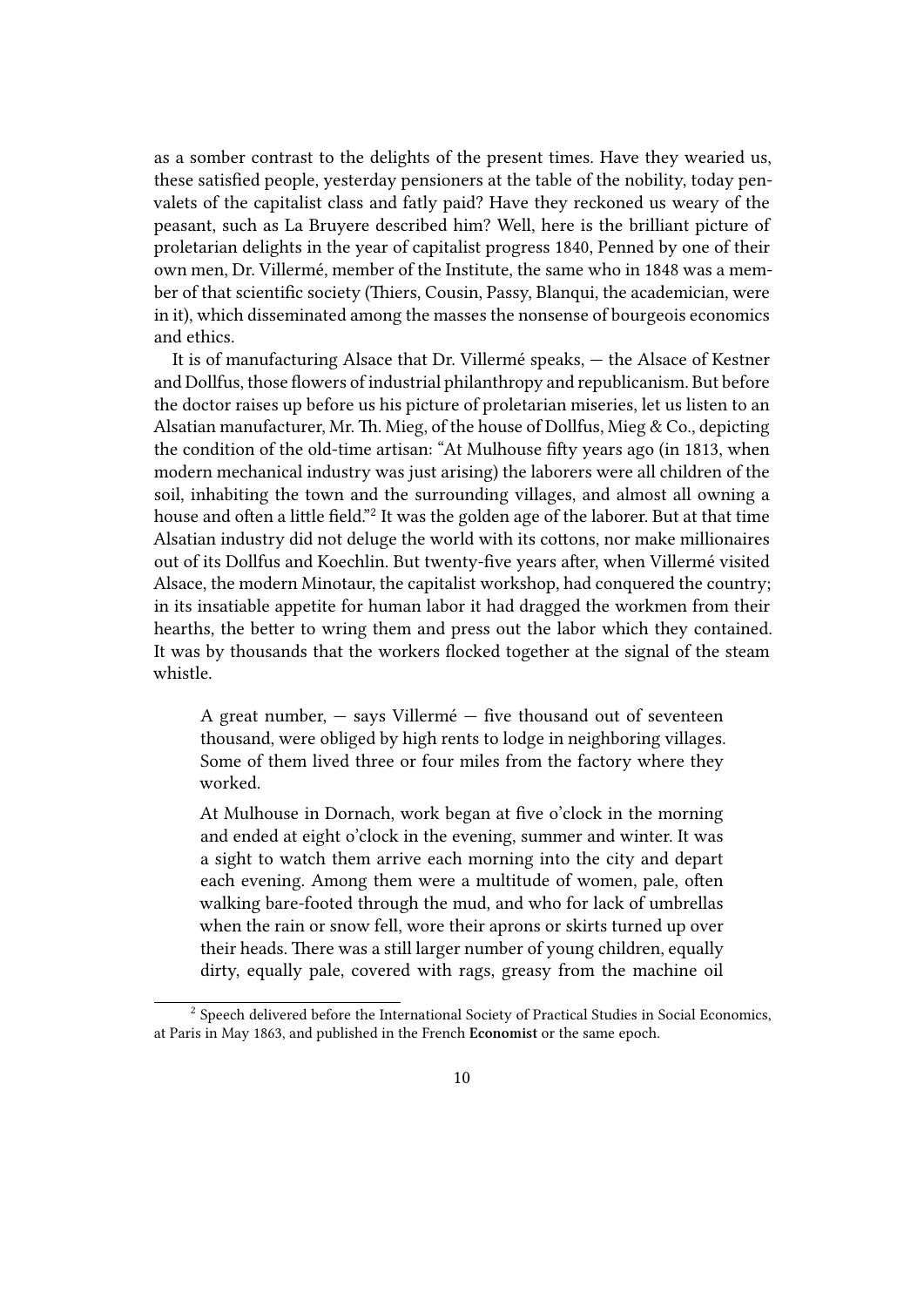which drops on them while they work. They were better protected from the rain because their clothes shed water; but unlike the women just mentioned, they did not carry their day's provisions in a basket, but they carried in their hands or hid under their clothing as best they might, the morsel of bread which must serve them as food until time for them to return home.

Thus to the strain of an insufferably long day  $-$  at least fifteen hours — is added for these wretches the fatigue of the painful daily journeys. Consequently they reach home overwhelmed by the need of sleep, and next day they rise before they are completely rested in order to reach the factory by the opening time.

Now, look at the holes in which were packed those who lodge in the town: "I saw at Mulhouse in Dornach, and the neighboring houses, some of those miserable lodgings where two families slept each in its corner on straw thrown on the floor and kept in its place by two planks … This wretchedness among the laborers of the cotton industry in the department of the upper Rhine is so extreme that it produces this sad result, that while in the families of the manufacturers, merchants, shopkeepers or factory superintendents, half of the children reach their twenty-first year, this same half ceases to exist before the lapse of two years in the families of weavers and cotton spinners."

Speaking of the labor of the workshop, Villermé adds: "It is not a work, a task, it is a torture and it is inflicted on children of six to eight years. It is this long torture day after day which wastes away the laborers in the cotton spinning factories". And as to the duration of the work Villermé observes, that the convicts in prisons work but ten hours, the slaves in the west Indies work but nine hours, while there existed in France after its Revolution of 1789, which had proclaimed the pompous Rights of Man "factories where the day was sixteen hours, out of which the laborers were allowed only an hour and a half for meals."<sup>3</sup>

What a miserable abortion of the revolutionary principles of the bourgeoisie! What woeful gifts from its god Progress! The philanthropists hail as benefactors of humanity those who having done nothing to become rich, give work to the poor. Far better were it to scatter pestilence and to poison the springs than to erect a

<sup>3</sup> L.R. Villermé. **Tableau de L'état physique et moral des ouvriers dans les fabriques de coton, de laine et de soie** (1840). It is not because Dollfus, Koechlin and other Alsacian manufacturers were republicans, patriots and protestant philanthropists that they treated their laborers in this way, for Blanqui, the academician, Reybaud, the prototype of Jerome Paturot, and Jules Simon have observed the same amenities for the working class among the very catholic and monarchical manufacturers of Lille and Lyons. These are capitalist virtues which harmonize delightfully with all political and religious convictions.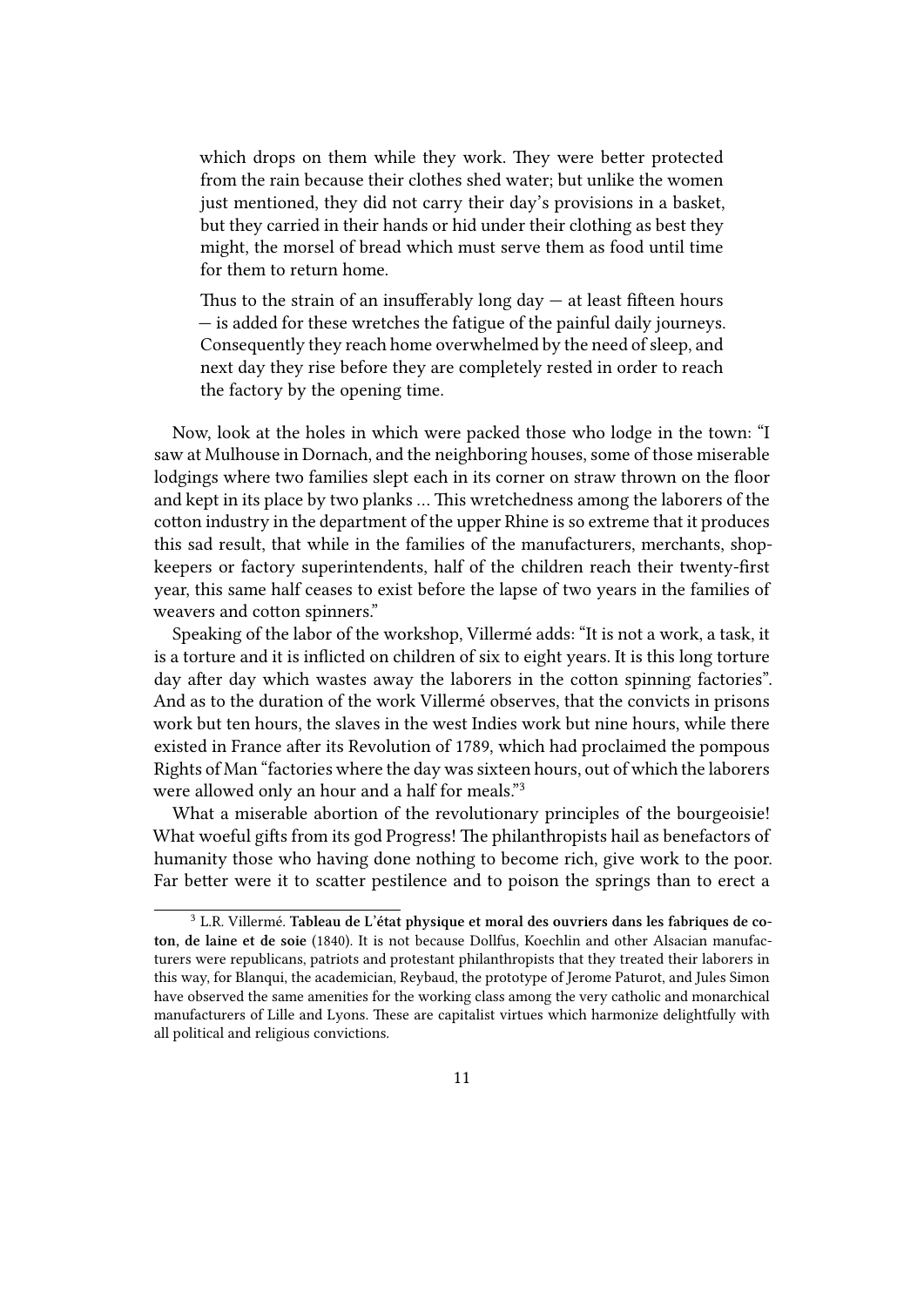capitalist factory in the midst of a rural population. Introduce factory work, and farewell joy, health and liberty; farewell to all that makes life beautiful and worth living.<sup>4</sup>

And the economists go on repeating to the laborers, "Work, to increase social wealth", and nevertheless an economist, Destutt de Tracy, answers: "It is in poor nations that people are comfortable, in rich nations they are ordinarily poor"; and his disciple Cherbuliez continues: "The laborers themselves in co-operating toward the accumulation of productive capital contribute to the event which sooner or later must deprive them of a part of their wages". But deafened and stupefied by their own howlings, the economists answer: "Work, always work, to create your prosperity", and in the name of Christian meekness a priest of the Anglican Church, the Rev. Mr. Townshend, intones: Work, work, night and day. By working you make your poverty increase and your poverty releases us from imposing work upon you by force of law. The legal imposition of work "gives too much trouble, requires too much violence and makes too much noise. Hunger, on the contrary, is not only a pressure which is peaceful, silent and incessant, but as it is the most natural motive for work and industry, it also provokes to the most powerful efforts." Work, work, proletarians, to increase social wealth and your individual poverty; work, work, in order that becoming poorer, you may have more reason to work and become miserable. Such is the inexorable law of capitalist production.

Because, lending ear to the fallacious words of the economists, the proletarians have given themselves up body and soul to the vice of work; they precipitate the whole of society into these industrial crises of over-production which convulse the social organism. Then because there is a plethora of merchandise and a dearth of purchasers, the shops are closed and hunger scourges the working people with its whip of a thousand lashes. The proletarians, brutalized by the dogma of work, not understanding that the over-work which they have inflicted upon themselves during the time of pretended prosperity is the cause of their present misery, do not run to the granaries of wheat and cry: "We are hungry, we wish to eat. True we have not a red cent, but beggars as we are, it is we, nevertheless, who harvested the wheat and gathered the grapes." They do not besiege the warehouse of Bonnet, or Jujurieux, the inventor of industrial convents, and cry out: "M. Bonnet, here are your working women, silk workers, spinners, weavers; they are shivering pitifully

<sup>&</sup>lt;sup>4</sup> The Indians of the warlike tribes of Brazil kill their invalids and old people; they show their affection for them by putting an end to a life which is no longer enlivened by combats, feasts and dances. All primitive peoples have given these proofs of affection to their relatives: the Massagetae of the Caspian Sea (Herodotus), as well as the Wens of Germany and the Celts of Gaul. In the churches of Sweden even lately they preserved clubs called family clubs which served to deliver parents from the sorrows of old age. How degenerate are the modern proletarians to accept with patience the terrible miseries of factory labor!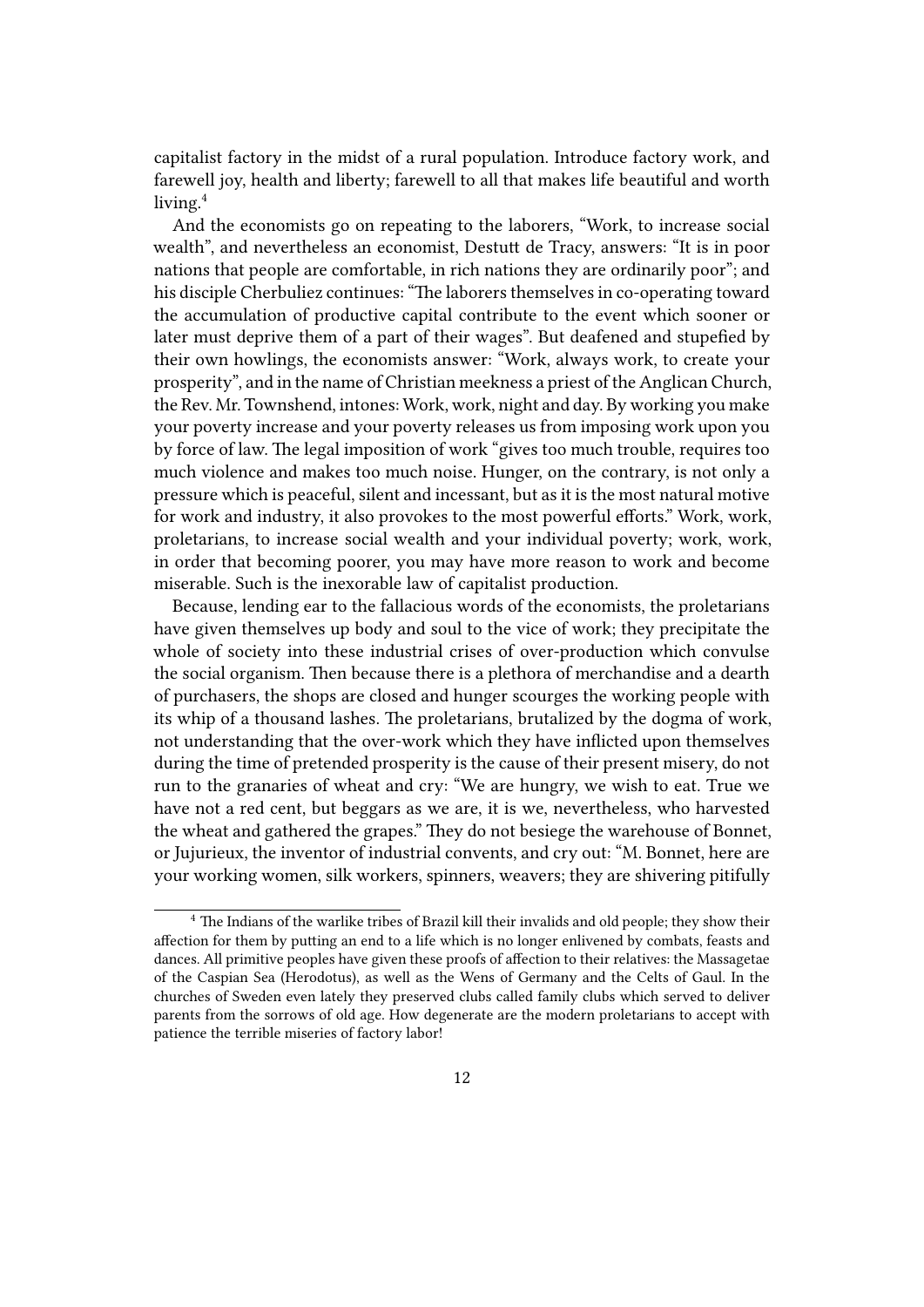under their patched cotton dresses, yet it is they who have spun and woven the silk robes of the fashionable women of all Christendom. The poor creatures working thirteen hours a day had no time to think of their toilet. Now, they are out of work and have time to rustle in the silks they have made. Ever since they lost their milk teeth they have devoted themselves to your fortune and have lived in abstinence. Now they are at leisure and wish to enjoy a little of the fruits of their labor. Come, M. Bonnet, give them your silks, M. Harmel shall furnish his muslins, M. Pouyer-Quertier his calicos, M. Pinet his boots for their dear little feet, cold and damp. Clad from top to toe and gleeful, they will be delightful to look at. Come, no evasions, you are a friend of humanity, are you not, and a Christian into the bargain? Put at the disposal of your working girls the fortune they have built up for you out of their flesh; you want to help business, get your goods into circulation, — here are consumers ready at hand. Give them unlimited credit. You are simply compelled to give credit to merchants whom you do not know from Adam or Eve, who have given you nothing, not even a glass of water. Your working women will pay the debt the best they can. If at maturity they let their notes go to protest, and if they have nothing to attach, you can demand that they pay you in prayers. They will send you to paradise better than your black-gowned priests steeped in tobacco."

Instead of taking advantage of periods of crisis, for a general distribution of their products and a universal holiday, the laborers, perishing with hunger, go and beat their heads against the doors of the workshops. With pale faces, emaciated bodies, pitiful speeches they assail the manufacturers: "Good M. Chagot, sweet M. Schneider, give us work, it is not hunger, but the passion for work which torments us". And these wretches, who have scarcely the strength to stand upright, sell twelve and fourteen hours of work twice as cheap as when they had bread on the table. And the philanthropists of industry profit by their lockouts to manufacture at lower cost.

If industrial crises follow periods of overwork as inevitably as night follows day, bringing after them lockouts and poverty without end, they also lead to inevitable bankruptcy. So long as the manufacturer has credit he gives free rein to the rage for work. He borrows, and borrows again, to furnish raw material to his laborers, and goes on producing without considering that the market is becoming satiated and that if his goods don't happen to be sold, his notes will still come due. At his wits' end, he implores the banker; he throws himself at his feet, offering his blood, his honor. "A little gold will do my business better", answers the Rothschild. "You have 20,000 pairs of hose in your warehouse; they are worth 20c. I will take them at 4c." The banker gets possession of the goods and sells them at 6c or 8c, and pockets certain frisky dollars which owe nothing to anybody: but the manufacturer has stepped back for a better leap. At last the crash comes and the warehouses disgorge. Then so much merchandise is thrown out of the window that you cannot imagine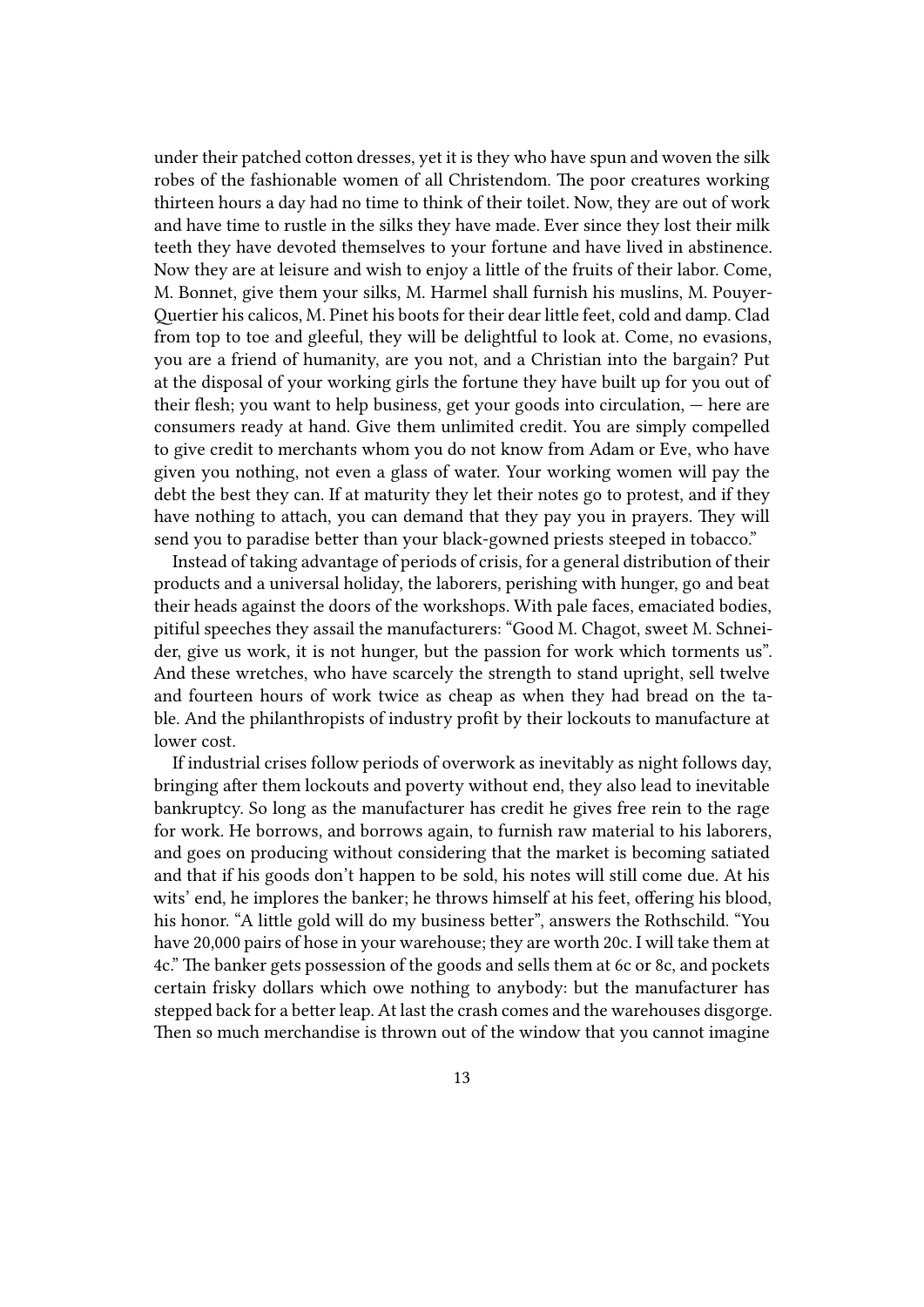how it came in by the door. Hundreds of millions are required to figure the value of the goods that are destroyed. In the last century they were burned or thrown into the water.<sup>5</sup>

But before reaching this decision, the manufacturers travel the world over in search of markets for the goods which are heaping up. They force their government to annex Congo, to seize on Tonquin, to batter down the Chinese Wall with cannon shots to make an outlet for their cotton goods. In previous centuries it was a duel to the death between France and England as to which should have the exclusive privilege of selling to America and the Indies. Thousands of young and vigorous men reddened the seas with their blood during the colonial wars of the sixteenth, seventeenth and eighteenth centuries.

There is a surplus of capital as well as of goods. The financiers no longer know where to place it. Then they go among the happy nations who are leafing in the sun smoking cigarettes and they lay down railroads, erect factories and import the curse of work. And this exportation of French capital ends one fine morning in diplomatic complications. In Egypt, for example, France, England and Germany were on the point of hair-pulling to decide which usurers shall be paid first. Or it ends with wars like that in Mexico where French soldiers are sent to play the part of constables to collect bad debts.<sup>6</sup>

These individual and social miseries, however great and innumerable they may be, however eternal they appear, will vanish like hyenas and jackals at the approach of the lion, when the proletariat shall say "I will". But to arrive at the realization of its strength the proletariat must trample under foot the prejudices of Christian ethics, economic ethics and free-thought ethics. It must return to its natural instincts, it must proclaim the Rights of Laziness, a thousand times more noble and more sacred than the anaemic Rights of Man concocted by the metaphysical lawyers of the bourgeois revolution. It must accustom itself to working but three hours a day, reserving the rest of the day and night for leisure and feasting.

Thus far my task has been easy; I have had but to describe real evils well known, alas, by all of us; but to convince the proletariat that the ethics inoculated into it is wicked, that the unbridled work to which it has given itself up for the last hun-

<sup>&</sup>lt;sup>5</sup> At the Industrial Congress held in Berlin in Jan. 21<sup>st</sup>, 1879 the losses in the iron industry of Germany during the last crisis were estimated at \$109,056,000.

<sup>6</sup> M. Clemenceau's **Justice** said on April 6. 1880 in its financial department: "We have heard this opinion maintained, that even without pressure the billions of the war of 1870 would have been equally lost for France, that is under the form of loans periodically put out to balance the budgets of foreign countries; this is also our opinion." The loss of English capital on loans of South American Republics is estimated at a billion dollars. The French laborers not only produced the billion dollars paid Bismarck, but they continued to pay interest on the war indemnity to Ollivier, Girardin, Bazaine and other income drawers, who brought on the war and the rout. Nevertheless they still have one shred of consolation: these billions will not bring on a war of reprisal.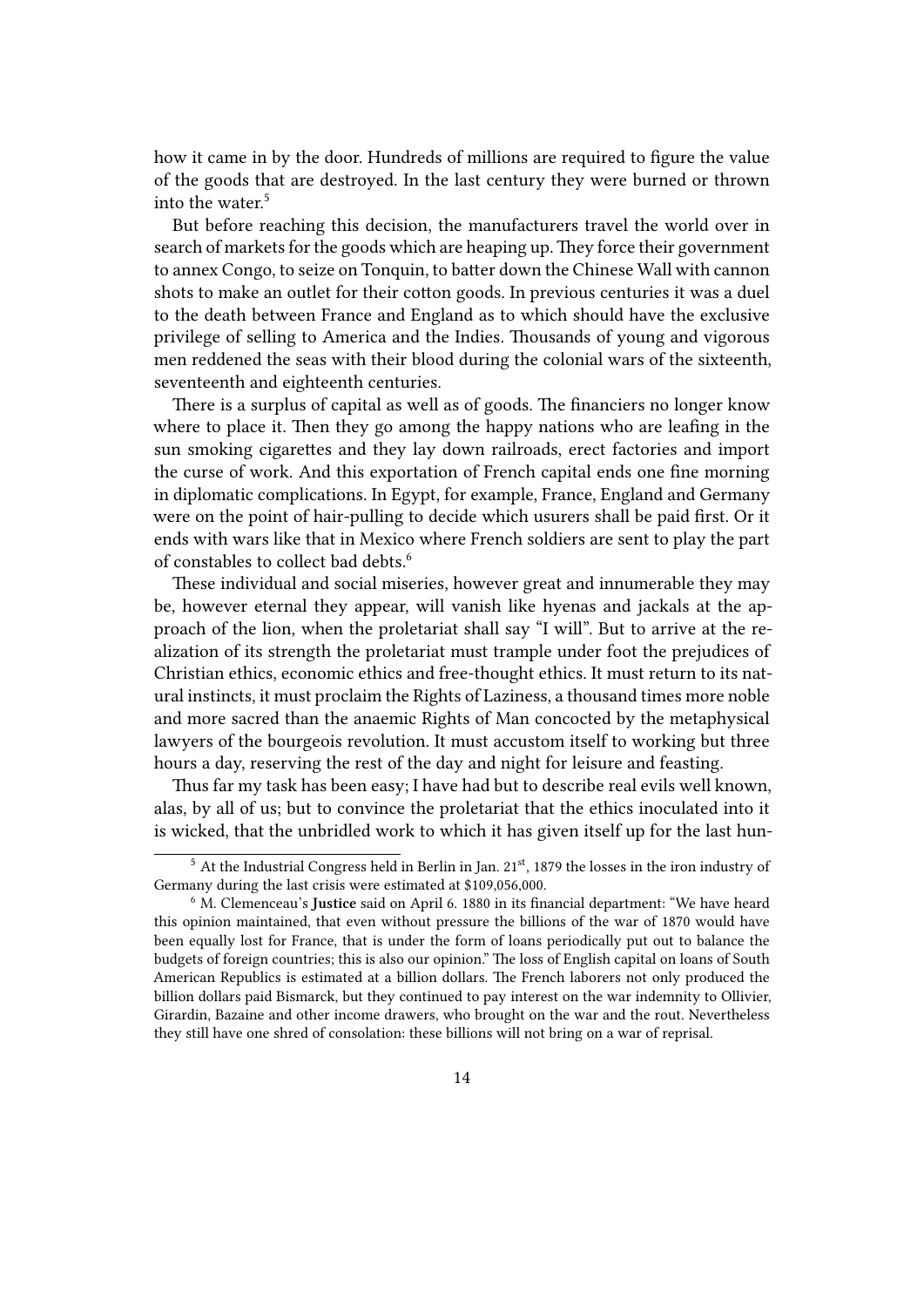dred years is the most terrible scourge that has ever struck humanity, that work will become a mere condiment to the pleasures of idleness, a beneficial exercise to the human organism, a passion useful to the social organism only when wisely regulated and limited to a maximum of three hours a day; this is an arduous task beyond my strength. Only communist physiologists, hygienists and economists could undertake it. In the following pages I shall merely try to show that given the modern means of production and their unlimited reproductive power it is necessary to curb the extravagant passion of the laborers for work and to oblige them to consume the goods which they produce.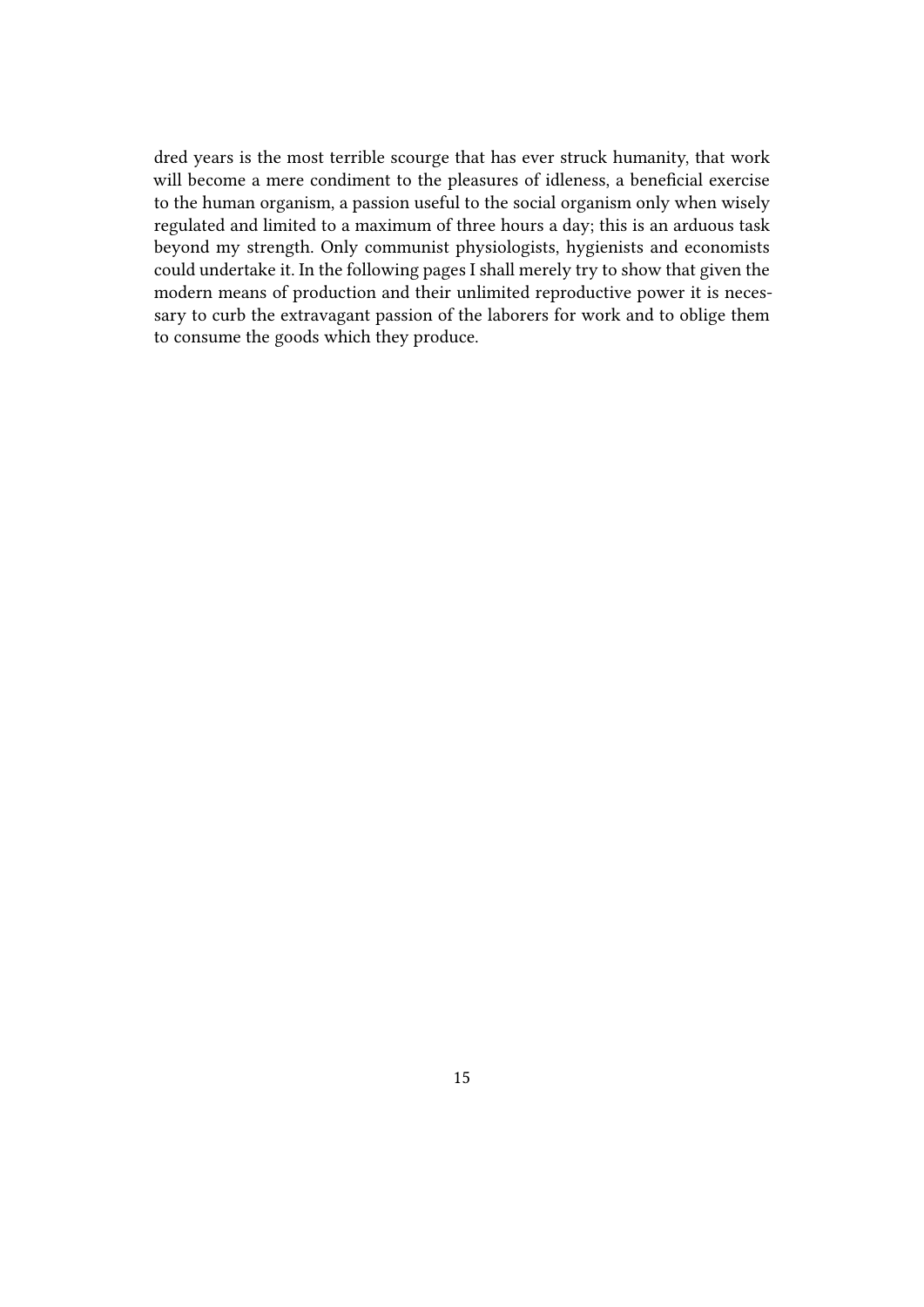# <span id="page-15-0"></span>**Chapter III. The Consequences of Over-Production**

A Greek poet of Cicero's time, Antiparos, thus sang of the invention of the watermill (for grinding grain), which was to free the slave women and bring back the Golden Age: "Spare the arm which turns the mill, O, millers, and sleep peacefully. Let the cock warn you in vain that day is breaking. Demeter has imposed upon the nymphs the labor of the slaves, and behold them leaping merrily over the wheel, and behold the axle tree, shaken, turning with it's spokes and making the heavy rolling stone revolve. Let us live the life of our fathers, and let us rejoice in idleness over the gifts that the goddess grants us." Alas! The leisure, which the pagan poet announced, has not come. The blind, perverse and murderous passion for work transforms the liberating machine into an instrument for the enslavement of free men. Its productiveness impoverishes them.

A good working woman makes with her needles only five meshes a minute, while certain circular knitting machines make 30,000 in the same time. Every minute of the machine is thus equivalent to a hundred hours of the workingwomen's labor, or again, every minute of the machine's labor, gives the working women ten days of rest. What is true for the knitting industry is more or less true for all industries reconstructed by modern machinery. But what do we see? In proportion as the machine is improved and performs man's work with an ever increasing rapidity and exactness, the laborer, instead of prolonging his former rest times, redoubles his ardor, as if he wished to rival the machine. O, absurd and murderous competition!

 $1$  Under the old regime, the laws of the church guaranteed the laborer ninety rest days, fiftytwo Sundays and thirty-eight holidays, during which he was strictly forbidden to work. This was the great crime of catholicism, the principal cause of the irreligion of the industrial and commercial bourgeoisie: under the revolution, when once it was in the saddle, it abolished the holidays and replaced the week of seven days by that of ten, in order that the people might no longer have more than one rest day out of the ten. It emancipated the laborers from the yoke of the church in order the better to subjugate them under the yoke of work.

The hatred against the holidays does not appear until the modern industrial and commercial bourgeoisie takes definite form, between the fifteenth and sixteenth centuries. Henry IV asked of the Pope that they be reduced. He refused because "one of the current heresies of the day is regarding feasts" (**Letters of Cardinal d'Ossat**). But in 1666 Perefixus, archbishop of Paris, suppressed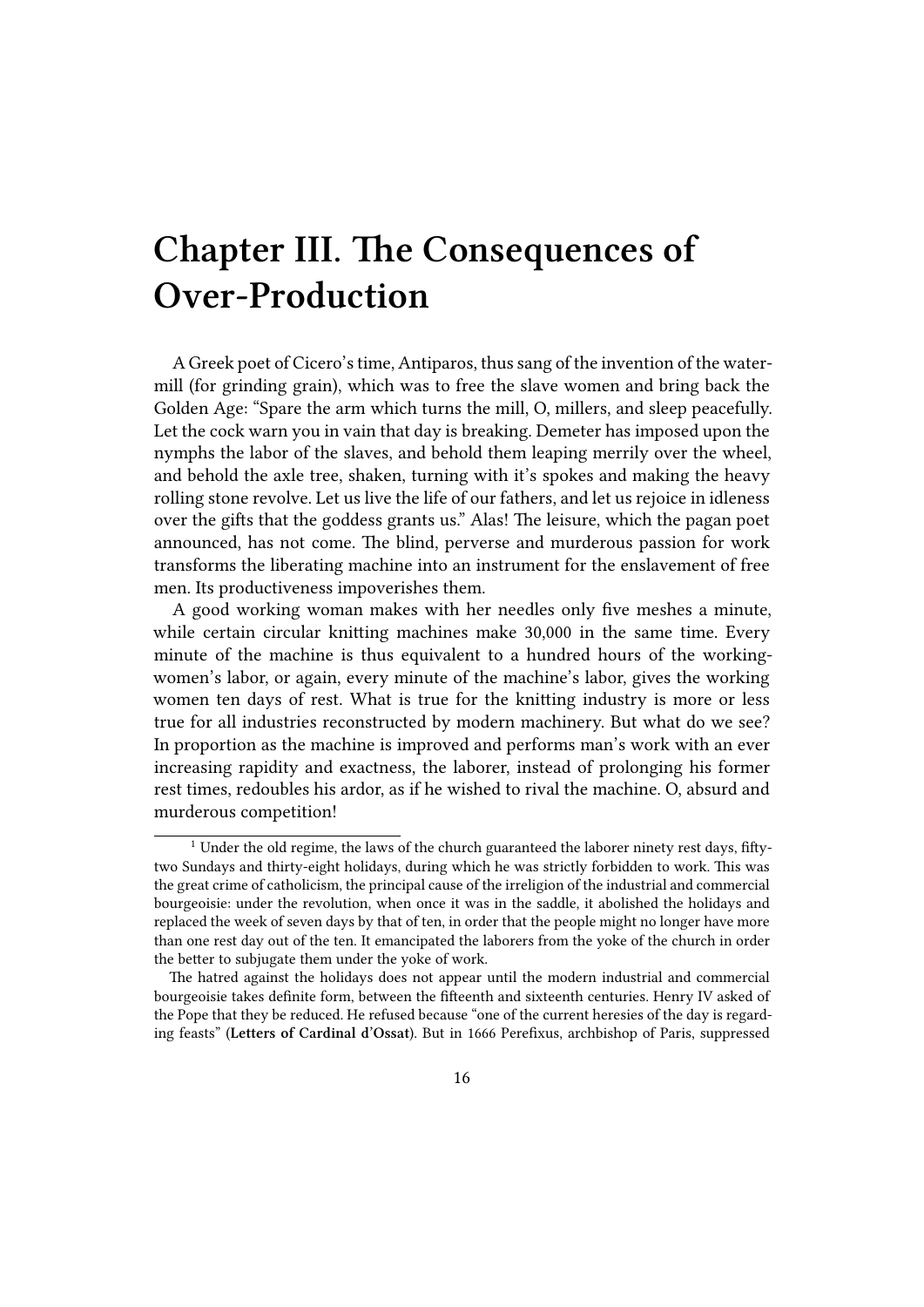That the competition of man and the machine might have free course, the proletarians have abolished wise laws which limited the labor of the artisans of the ancient guilds; they have suppressed the holidays.<sup>1</sup> Because the producers of that time worked but five days out of seven, are we to believe the stories told by lying economists that they lived on nothing but air and fresh water? Not so, they had leisure to taste the joys of earth, to make love and to frolic, to banquet joyously in honor of the jovial god of idleness. Gloomy England, immersed in protestantism, was then called "Merrie England." Rabelais, Quevedo, Cervantes, and the unknown authors of the romances make our mouths water with their pictures of those monumental feasts<sup>2</sup> with which the men of that time regaled themselves between two battles and two devastations, in which everything "went by the barrel" Jordaens and the Flemish School have told the story of these feasts in their delightful pictures. Where, O, where, are the sublime gargantuan stomachs of those days; where are the sublime brains encircling all human thought? We have indeed grown puny and degenerate. Embalmed beef, potatoes, doctored wine and Prussian schnaps, judiciously combined with compulsory labor have weakened our bodies and narrowed our minds. And the times when man cramps his stomach and the machine enlarges its out-put are the very times when the economists preach to us the Malthusian theory, the religion of abstinence and the dogma of work. Really it would be better to pluck out such tongues and throw them to the dogs.

Because the working class, with its simple good faith, has allowed itself to be thus indoctrinated, because with its native impetuosity it has blindly hurled itself into work and abstinence, the capitalist class has found itself condemned to laziness and forced enjoyment, to unproductiveness and over consumption. But if the over-work of the laborer bruises his flesh and tortures his nerves, it is also fertile in griefs for the capitalist.

The men of these seven-weeks weddings were the heroic soldiers of the wars of independence.

seventeen of them in his diocese. Protestantism, which was the Christian religion adapted to the new industrial and commercial needs of the bourgeoisie, was less solicitous for the people's rest. It dethroned the saints in heaven in order to abolish their feast days on earth.

Religious reform and philosophical free thought were but pretexts which permitted the jesuitical and rapacious bourgeoisie to pilfer the feast days of the people.

 $^2$  These gigantic feasts lasted for weeks. Don Rodrigo de Lara wins his bride by expelling the Moors from old Calatrava, and the Romancero relates the story:

*les bodas fueron en Burgos*

*Las tornabodas en Salas:*

*En bodas y tornabodas*

*Pasaron slete semanas*

*Tantas vienen de las gentes*

*Que no caben por las plazas*

<sup>(</sup>The wedding was at Bourges, the infaring at Salas. In the wedding and the infaring seven weeks were spent. So many people came that the town could not hold them …)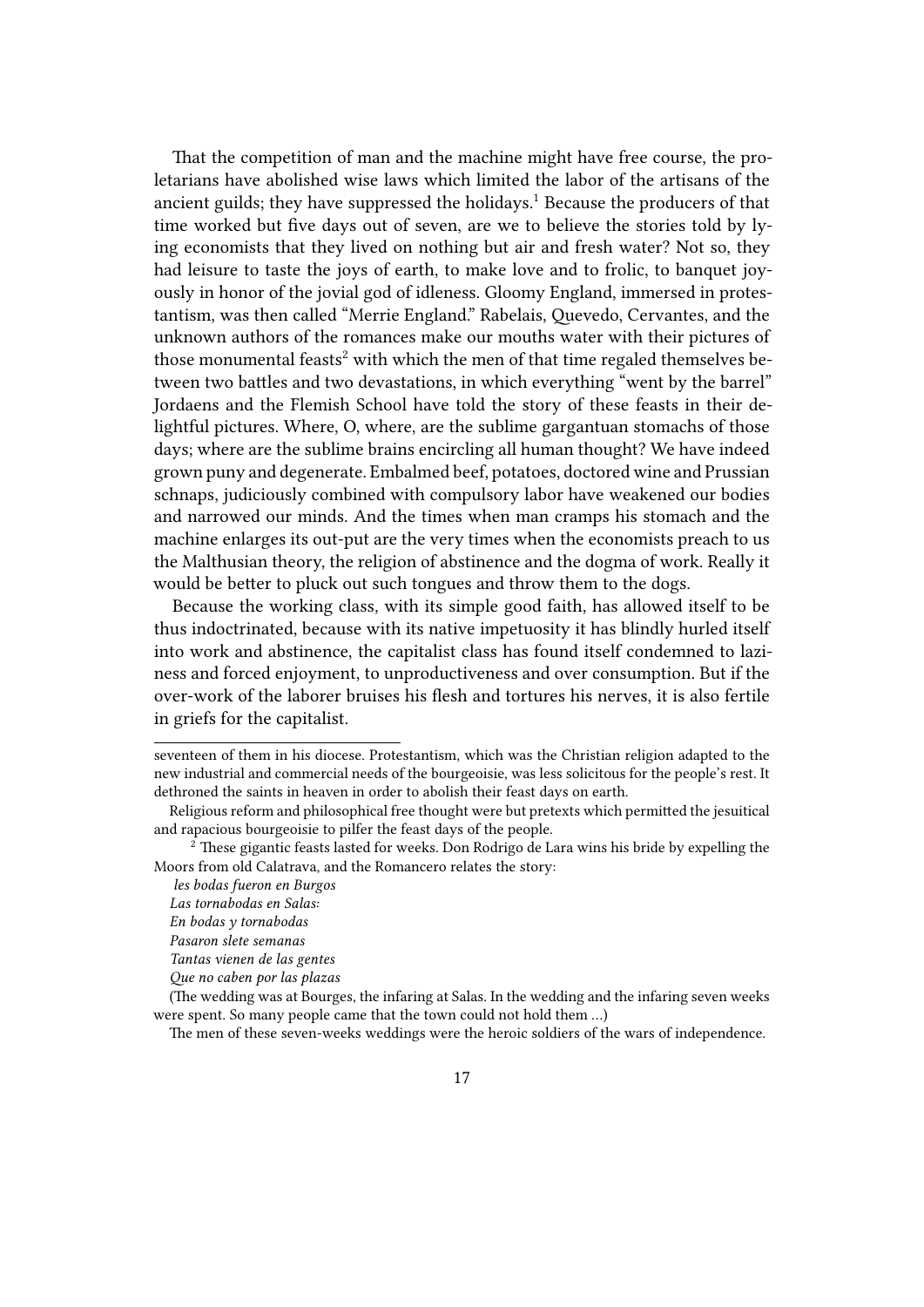The abstinence to which the productive class condemns itself obliges the capitalists to devote themselves to the over-consumption of the products turned out so riotously by the laborers. At the beginning of capitalist production a century or two ago, the capitalist was a steady man of reasonable and peaceable habits. He contented himself with one wife or thereabouts. He drank only when he was thirsty and ate only when he was hungry. He left to the lords and ladies of the court the noble virtues of debauchery. Today every son of the newly rich makes it incumbent upon himself to cultivate the disease for which quicksilver is a specific in order to justify the labors imposed upon the workmen in quicksilver mines; every capitalist crams himself with capons stuffed with truffles and with the choicest brands of wine in order to encourage the breeders of blooded poultry and the growers of Bordelais. In this occupation the organism rapidly becomes shattered, the hair falls out, the gums shrink away from the teeth, the body becomes deformed, the stomach obtrudes abnormally, respiration becomes difficult, the motions become labored, the joints become stiff, the fingers knotted. Others, too feeble in body to endure the fatigues of debauchery, but endowed with the bump of philanthropic discrimination, dry up their brains over political economy, or juridical philosophy in elaborating thick soporific books to employ the leisure hours of compositors and pressmen. The women of fashion live a life of martyrdom, in trying on and showing off the fairy-like toilets which the seamstresses die in making. They shift like shuttles from morning until night from one gown into another. For hours together they give up their hollow heads to the artists in hair, who at any cost insist on assuaging their passion for the construction of false chignons. Bound in their corsets, pinched in their boots, decollette to make a coal-miner blush, they whirl around the whole night through at their charity balls in order to pick up a few cents for poor people, — sanctified souls!

To fulfill his double social function of non-producer and over-consumer, the capitalist was not only obliged to violate his modest taste, to lose his laborious habits of two centuries ago and to give himself up to unbounded luxury, spicy indigestibles and syphilitic debauches, but also to withdraw from productive labor an enormous mass of men in order to enlist them as his assistants.

Here are a few figures to prove how colossal is this waste of productive forces. According to the census of 1861, the population of England and Wales comprised 20,066,244 persons, 9,776,259 male and 10,289,965 female. If we deduct those too old of too young to work, the unproductive women, boys and girls, then the "ideological professions", such as governors, policemen, clergy, magistrates, soldiers, prostitutes, artists, scientists, etc., next the people exclusively occupied with eating the labor of others under the form of land-rent, interest, dividends, etc. … there remains a total of eight million individuals of both sexes and of every age, including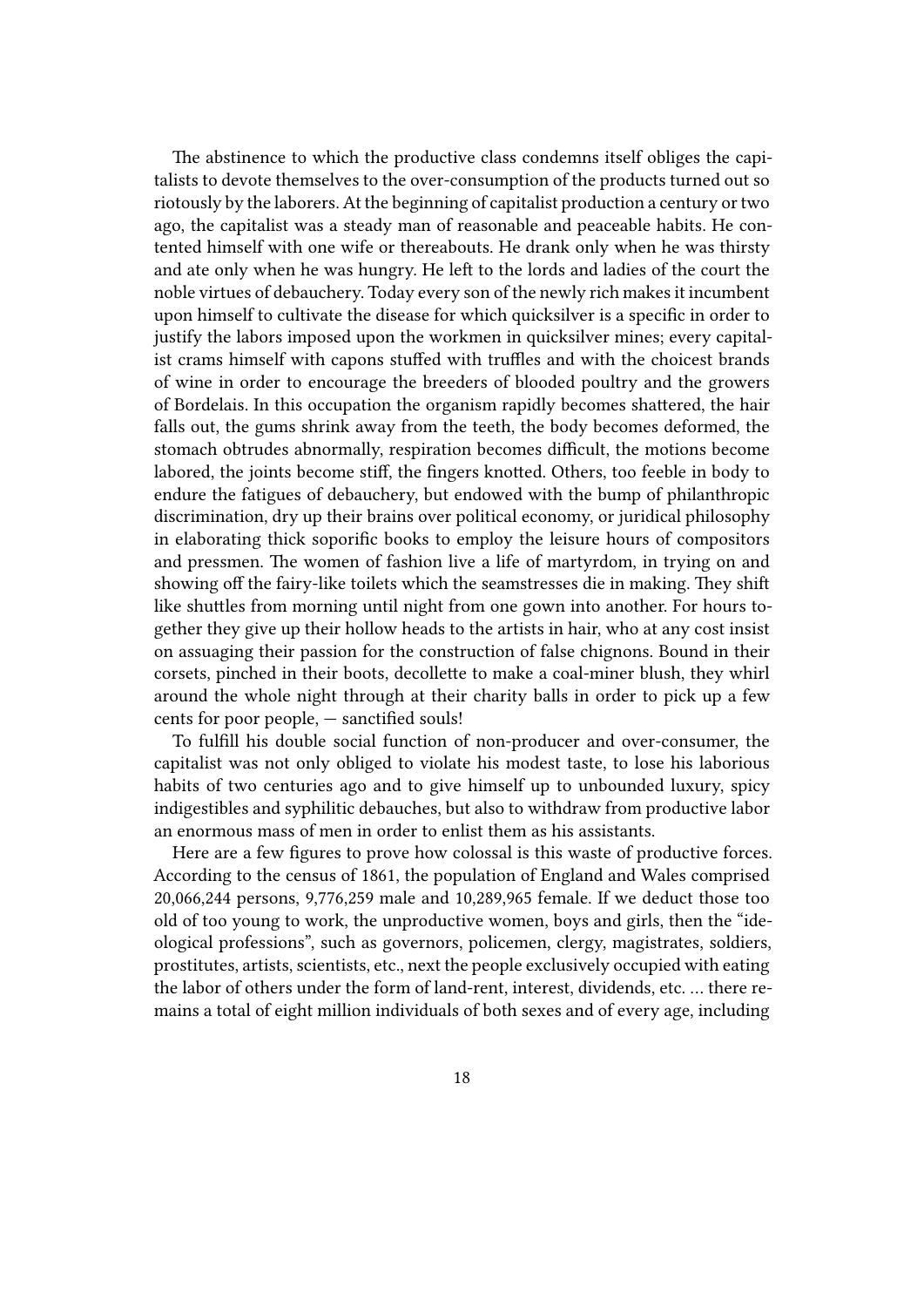the capitalists who function in production, commerce, finance, etc. Out of these eight millions the figures run:

| Agricultural laborers, including herds- | 1,098,261 |
|-----------------------------------------|-----------|
| men, servants and farmers' daughters    |           |
| living at home                          |           |
| Factory Workers in cotton, wool,        | 642,607   |
| hemp, linen silk, knitting              |           |
| Mine Workers                            | 565,835   |
| Metal Workers (blast furnaces, rolling  | 396,998   |
| mills, etc.)                            |           |
| Domestics                               | 1,208,648 |

"If we add together the textile workers and the miners, we obtain the figures of 2,208,442; if to the former we add the metal workers, we have a total of 1,039,605 persons; that is to say, in each case a number below that of the modern domestic slaves. Behold the magnificent result of the capitalist exploitation of machines."<sup>3</sup> To this class of domestics, the size of which indicates the stage attained by capitalist civilization, must still be added the enormous class of unfortunates devoted exclusively to satisfying the vain and expensive tastes of the rich dasses: diamond cutters, lace-makers, embroiderers, binders of luxurious books, seamstresses employed on expensive gowns decorators of villas, etc.<sup>4</sup>

Once settled down into absolute laziness and demoralized by enforced enjoyment, the capitalist class in spite of the injury involved in its new kind of life, adapted itself to it. Soon it began to look upon any change with horror. The sight of the miserable conditions of life resignedly accepted by the working class and the sight of the organic degradation engendered by the depraved passion for work increased its aversion for all compulsory labor and all restrictions of its pleasures. It is precisely at that time that, without taking into account the demoralization which the capitalist class had imposed upon itself as a social duty, the proletarians took it into their heads to inflict work on the capitalists Artless as they were, they took seriously the theories of work proclaimed by the economists and moralists, and girded up their loins to inflict the practice of these theories upon the capitalists. The proletariat hoisted the banner, "He who will not work Neither shall he Eat".

<sup>3</sup> Karl Marx's **Capital**.

<sup>&</sup>lt;sup>4</sup> "The Proportion in which the population of the country is employed as domestics in the service of the wealthy class indicates its progress in national wealth and civilization." (R.M. Martin, **Ireland Before and After the Union**, 1818). Gambetta, who has denied that there was a social question ever since he ceased to be the poverty-stricken lawyer or the Cafe Procope, undoubtedly alluded to this ever-increasing domestic class when he announced the advent of new social strata.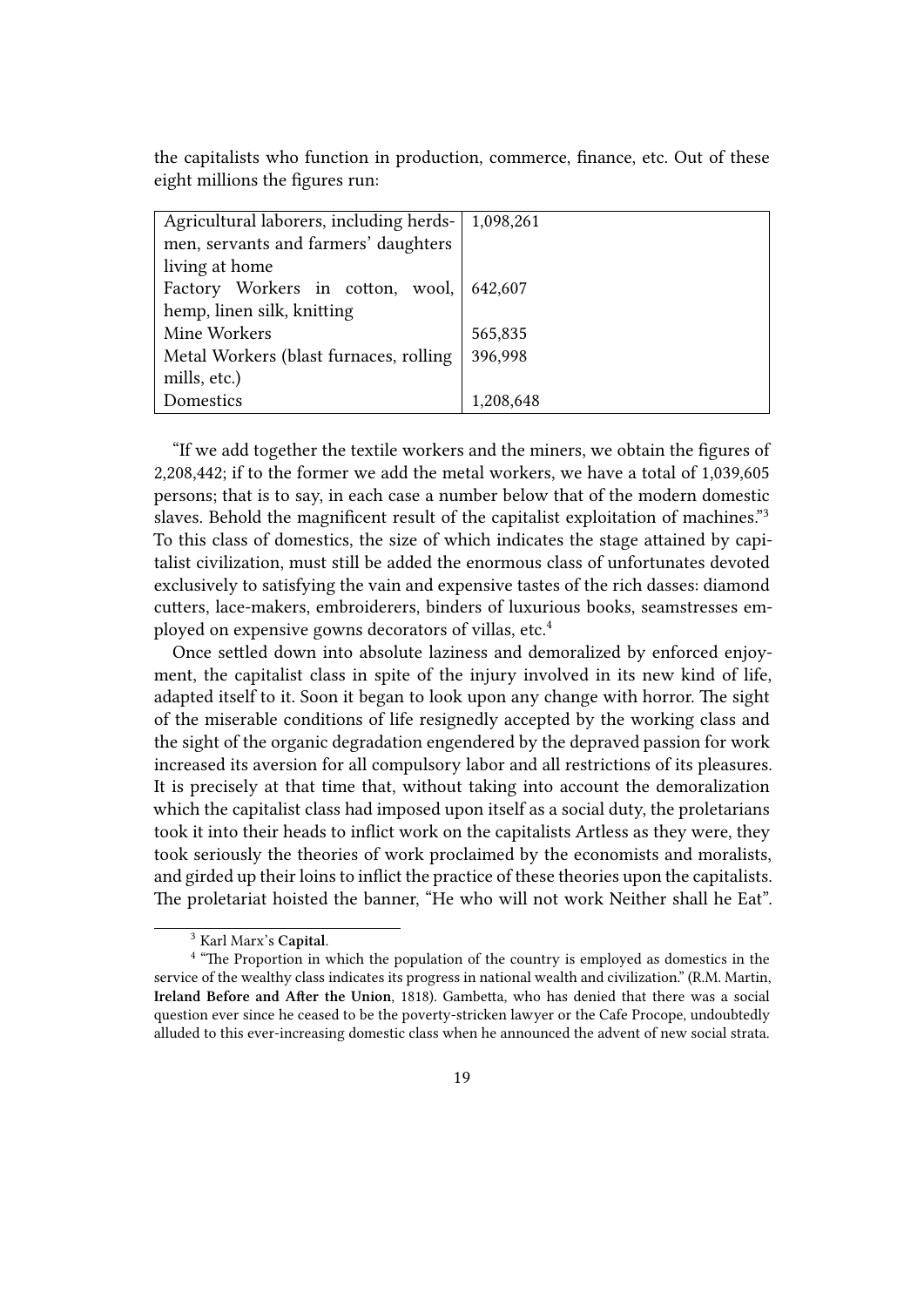Lyons in 1831 rose up for bullets or work. The federated laborers of March 1871 called their uprising "The Revolution of Work". To these outbreaks of barbarous fury destructive of all capitalist joy and laziness, the capitalists had no other answer than ferocious repression, but they know that if they have been able to repress these revolutionary explosions, they have not drowned in the blood of these gigantic massacres the absurd idea of the proletariat wishing to inflict work upon the idle and reputable classes, and it is to avert this misfortune that they surround themselves with guards, policemen, magistrates and jailors, supported in laborious unprodutiveness. There is no more room for illusion as to the function of modern, armies. They are permanently maintained only to suppress the "enemy within". Thus the forts of Paris and Lyons have not been built to defend the city against the foreigner, but to crush it in case of revolt. And if an unanswerable example be called for, we mention the army of Belgium, that paradise of capitalism. Its neutrality is guaranteed by the European powers, and nevertheless its army is one of the strongest in proportion to its population. The glorious battlefields of the brave Belgian army are the plains of the Borinage and of Charleroi. It is in the blood of the unarmed miners and laborers that the Belgian officers temper their swords and win their epaulets. The nations of Europe have not national armies but mercenary armies. They protect the capitalists against the popular fury which would condemn them to ten hours of mining or spinning. Again, while compressing its own stomach the working class has developed abnormally the stomach of the capitalist class, condemned to over-consumption.

For alleviation of its painful labor the capitalist class has withdrawn from the working class a mass of men far superior to those still devoted to useful production and has condemned them in their turn to unproductiveness and over-consumption. But this troop of useless mouths in spite of its insatiable voracity, does not suffice to consume all the goods which the laborers, brutalized by the dogma of work, produce like madmen, without wishing to consume them and without even thinking whether people will be found to consume them.

Confronted with this double madness of the laborers killing themselves with over-production and vegetating in abstinence, the great problem of capitalist production is no longer to find producers and to multiply their powers but to discover consumers, to excite their appetites and create in them fictitious needs. Since the European laborers, shivering with cold and hunger, refuse to near the stuffs they

<sup>5</sup> Two examples: The English government to satisfy the peasants of India, who in spite of the periodical famines desolating their country insist on cultivating poppies instead of rice or wheat, has been obliged to undertake bloody wars in order to impose upon the Chinese Government the free entry of Indian opium. The savages of Polynesia. in spite of the mortality resulting from it are obliged to clothe themselves in the English fashion in order to consume the products of the Scotch distilleries and the Manchester cotton mills.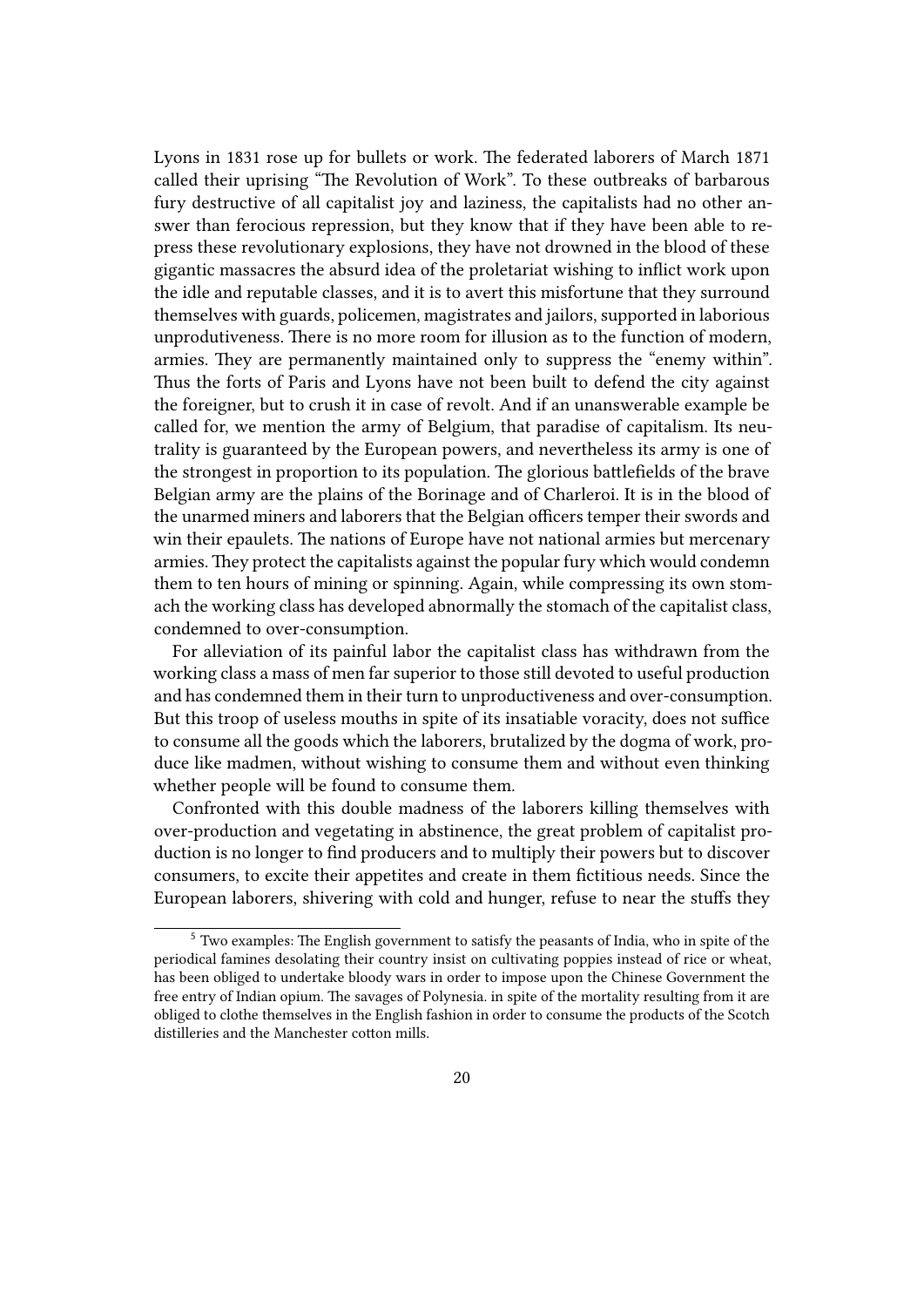weave, to drink the wines from the vineyards they tend, the poor manufacturers in their goodness of heart must run to the ends of the earth to find people to wear the clothes and drink the wines: Europe exports every year goods amounting to billions of dollars to the four corners of the earth, to nations that have no need of them.<sup>5</sup> But the explored continents are no longer vast enough. Virgin countries are needed. European manufacturers dream night and day of Africa, of a lake in the Saharan desert, of a railroad to the Soudan. They anxiously follow the progress of Livingston, Stanley, Du Chaillu; they listen open-mouthed to the marvelous tales of these brave travelers. What unknown wonders are contained in the "dark continent"! Fields are sown with elephants' teeth, rivers of cocoanut oil are dotted with gold, millions of backsides, as bare as the faces of Dufaure and Girardin, are awaiting cotton goods to teach them decency, and bottles of schnaps and bibles from which they may learn the virtues of civilization.

But all to no purpose: the over-fed capitalist, the servant class greater in numbers than the productive class, the foreign and barbarous nations, gorged with European goods; nothing, nothing can melt away the mountains of products heaped up higher and more enormous than the pyramids of Egypt. The productiveness of European laborers defies all consumption, all waste.

The manufacturers have lost their bearings and know not which way to turn. They can no longer find the raw material to satisfy the lawless depraved passion of their laborers for work. In our woolen districts dirty and half rotten rags are raveled out to use in making certain cloths sold under the name of renaissance, which have about the same durability as the promises made to voters. At Lyons, instead of leaving the silk fiber in its natural simplicity and suppleness, it is loaded down with mineral salts, which while increasing its weight, make it friable and far from durable. All our products are adulterated to aid in their sale and shorten their life. Our epoch will be called the "Age of adulteration" just as the first epochs of humanity received the names of "The Age of Stone", "The Age of Bronze", from the character of their production. Certain ignorant people accuse our pious manufacturers of fraud, while in reality the thought which animates them is to furnish work to their laborers, who cannot resign themselves to living with their arms folded. These adulterations, whose sole motive is a humanitarian sentiment, but which bring splendid profits to the manufacturers who practice them, if they are disastrous for the quality of the goods, if they are an inexhaustible source of waste in human labor, nevertheless prove the ingenuous philanthropy of the capitalists, and the horrible perversion of the laborers, who to gratify their vice for work oblige the manufacturers to stifle the cries of their conscience and to violate even the laws of commercial honesty.

And nevertheless, in spite of the over-production of goods, in spite of the adulterations in manufacturing, the laborers encumber the market in countless numbers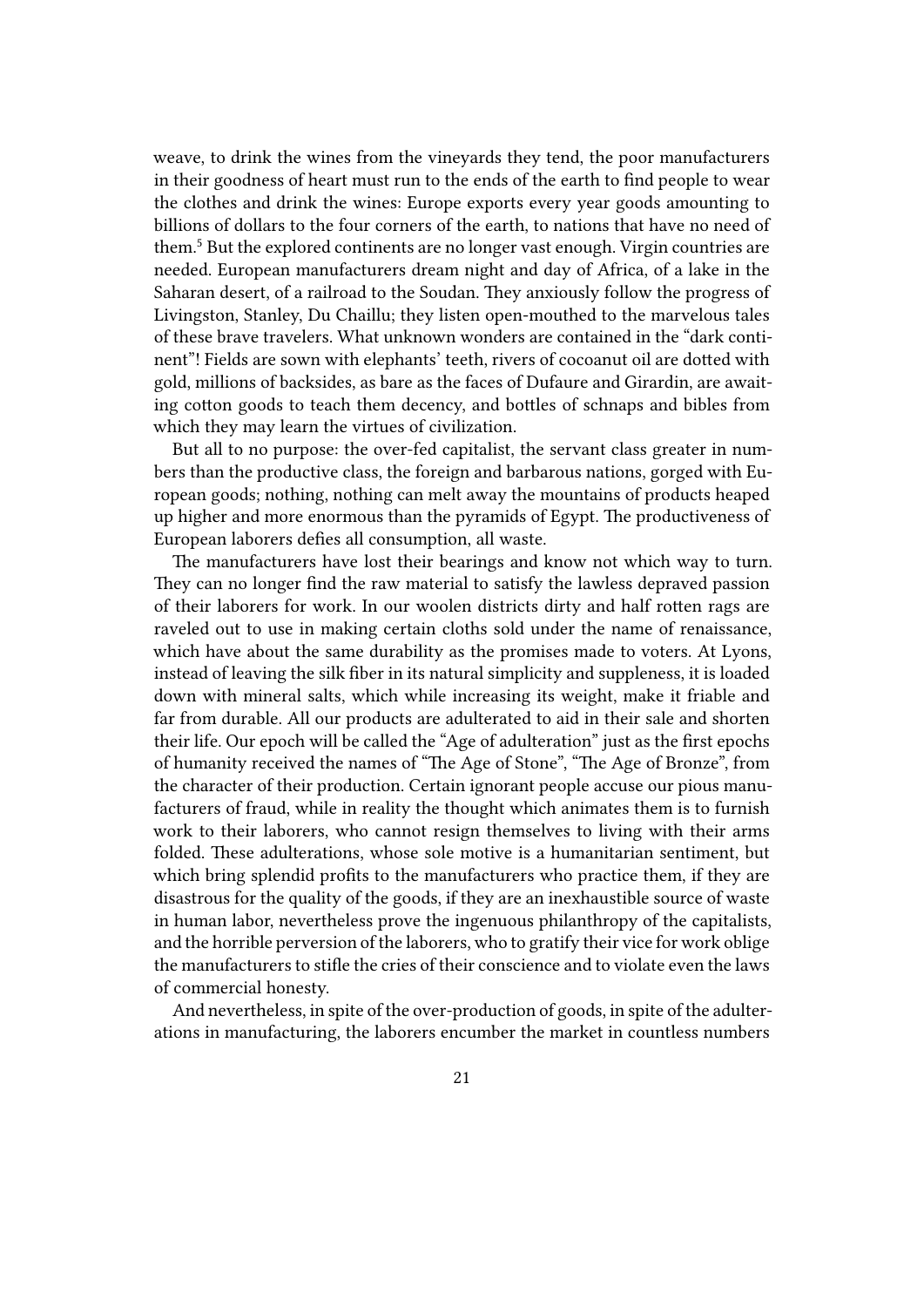imploring: Work! Work! Their super abundance ought to compel them to bridle their passion; on the contrary it carries it to the point of paroxysm. Let a chance for work present itself, thither they rush; then they demand twelve, fourteen hours to glut their appetite for work, and the next day they are again thrown out on the pavement with no more food for their vice. Every year in all industries lockouts occur with the regularity of the seasons. Over-work, destructive of the organism, is succeeded by absolute rest during two or four months, and when work ceases the pittance ceases. Since the vice of work is diabolically attached to the heart of the laborers, since its requirements stifle all the other instincts of nature, since the quantity of work required by society is necessarily limited by consumption and by the supply of raw materials, why devour in six months the work of a whole year; why not distribute it uniformly over the twelve months and force every workingman to content himself with six or five hours a day throughout the year instead of getting indigestion from twelve hours during six months. Once assured of their daily portion of work, the laborers will no longer be jealous of each other, no longer fight to snatch away work from each other's hands and bread from each other's mouths, and then, not exhausted in body and mind, they will begin to practice the virtues of laziness.

Brutalized by their vice, the laborers have been unable to rise to the conception of this fact, that to have work for all it is necessary to apportion it like water on a ship in distress. Meanwhile certain manufacturers in the name of capitalist exploitation have for a long time demanded a legal limitation of the work day. Before the commission of 1860 on professional education, one of the greatest manufacturers of Alsace, M. Bourcart of Guebwiller, declared: "The day of twelve hours is excessive and ought to be reduced to eleven, while work ought to be stopped at two o'clock on Saturday. I advise the adoption of this measure, although it may appear onerous at first sight. We have tried it in our industrial establishments for four years and find ourselves the better for it, while the average production, far from having diminished, has increased." In his study of machines M.F. Passy quotes the following letter from a great Belgian manufacturer M. Ottevaere: "Our machines, although the same as those of the English spinning mills, do not produce what they ought to produce or what those same machines would produce in England, although the spinners there work two hours a day less. We all work two good hours too much. I am convinced that if we worked only eleven hours instead of thirteen we should have the same product and we should consequently produce more economically." Again, M. Leroy Beaulieu affirms that it is a remark of a great Belgian manufacturer that the weeks in which a holiday falls result in a product not less than ordinary weeks.<sup>6</sup>

<sup>6</sup> Paul Leroy-Beaulieu, **La Question Ouvrière au XIX siècle**, 1872.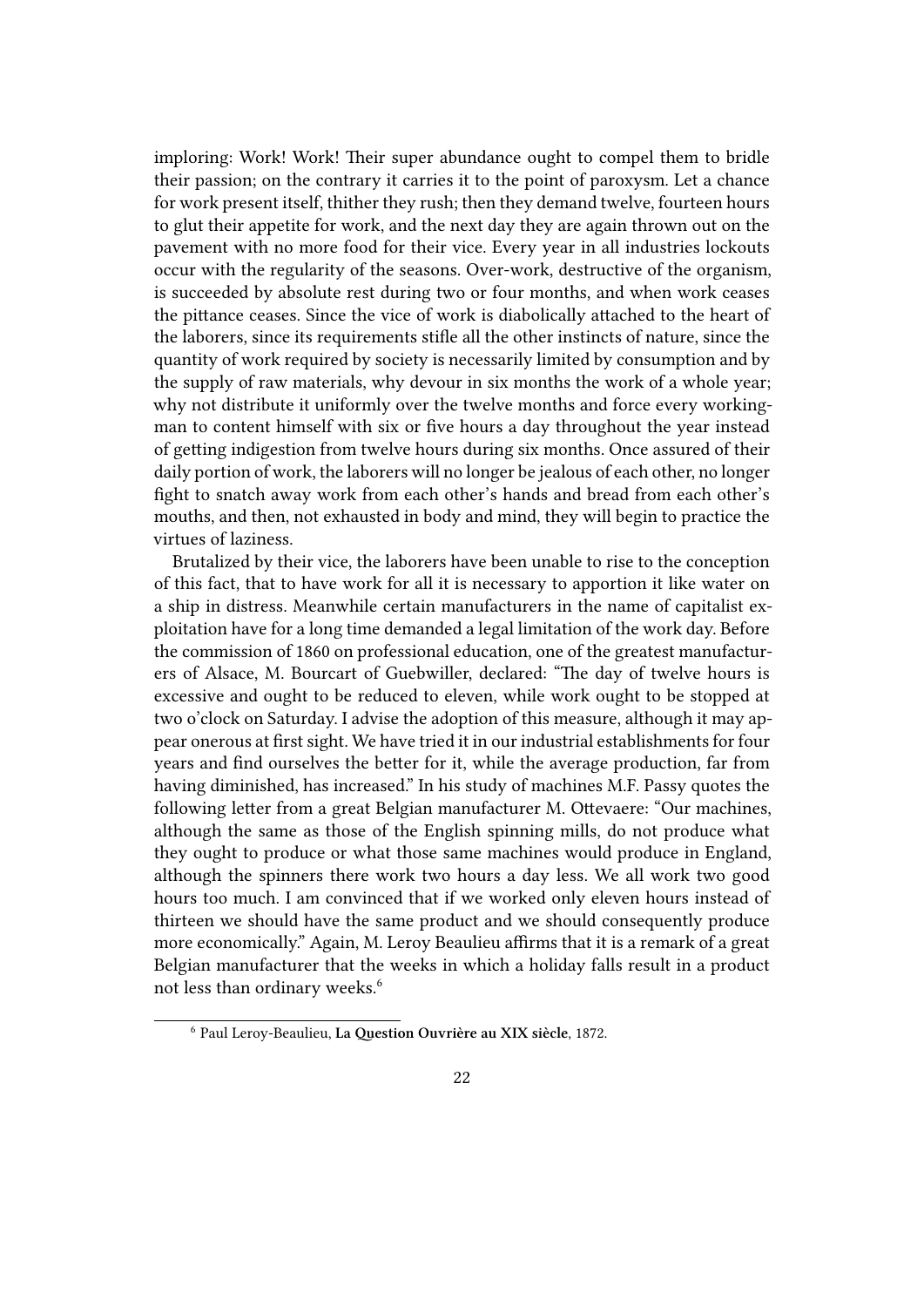An aristocratic government has dared to do what a people, duped in their simplicity by the moralists, never dared. Despising the lofty and moral industrial considerations of the economists, who like the birds of ill omen, croaked that to reduce by one hour the work in factories was to decree the ruin of English industry, the government of England has forbidden by a law strictly enforced to work more than ten hours a day, and as before England remains the first industrial nation of the world.

The experiment tried on so great a scale is on record; the experience of certain intelligent capitalists is on record. They prove beyond a doubt that to strengthen human production it is necessary to reduce the hours of labor and multiply the pay days and feast days, yet the French nation is not convinced. But if the miserable reduction of two hours has increased English production by almost one-third in ten years, what breathless speed would be given to French production by a legal limitation of the working day to three hours. Cannot the laborers understand that by over-working themselves they exhaust their own strength and that of their progeny, that they are used up and long before their time come to be incapable of any work at ail, that absorbed and brutalized by this single vice they are no longer men but pieces of men, that they kill within themselves all beautiful faculties, to leave nothing alive and flourishing except the furious madness for work. Like Arcadian parrots, they repeat the lesson of the economist: "Let us work, let us work to increase the national wealth." O, idiots, it is because you work too much that the industrial equipment develops slowly. Stop braying and listen to an economist, no other than M.L.Reybaud, whom we were fortunate enough to lose a few months ago. "It is in general by the conditions of hand-work that the revolution in methods of labor is regulated. As long as handwork furnishes its services at a low price, it is lavished, while efforts are made to economize it when its services become more costly."<sup>7</sup>

To force the capitalists to improve their machines of wood and iron it is necessary to raise wages and diminish the working hours of the machines of flesh and blood. Do you ask for proofs? They can be furnished by the hundreds. In spinning, the self-acting mule was invented and applied at Manchester because the spinners refused to work such long hours as before. In America the machine is invading all branches of farm production, from the making of butter to the weeding of wheat. Why, because the American, free and lazy, would prefer a thousand deaths to the bovine life of the French peasant. Plowing, so painful and so crippling to the laborer in our glorious France, is in the American West an agreeable open-air pastime, which he practices in a sitting posture, smoking his pipe nonchalantly.

<sup>7</sup> Louis Reybaud, **Le coton, son regime, ses problèmes** (1863).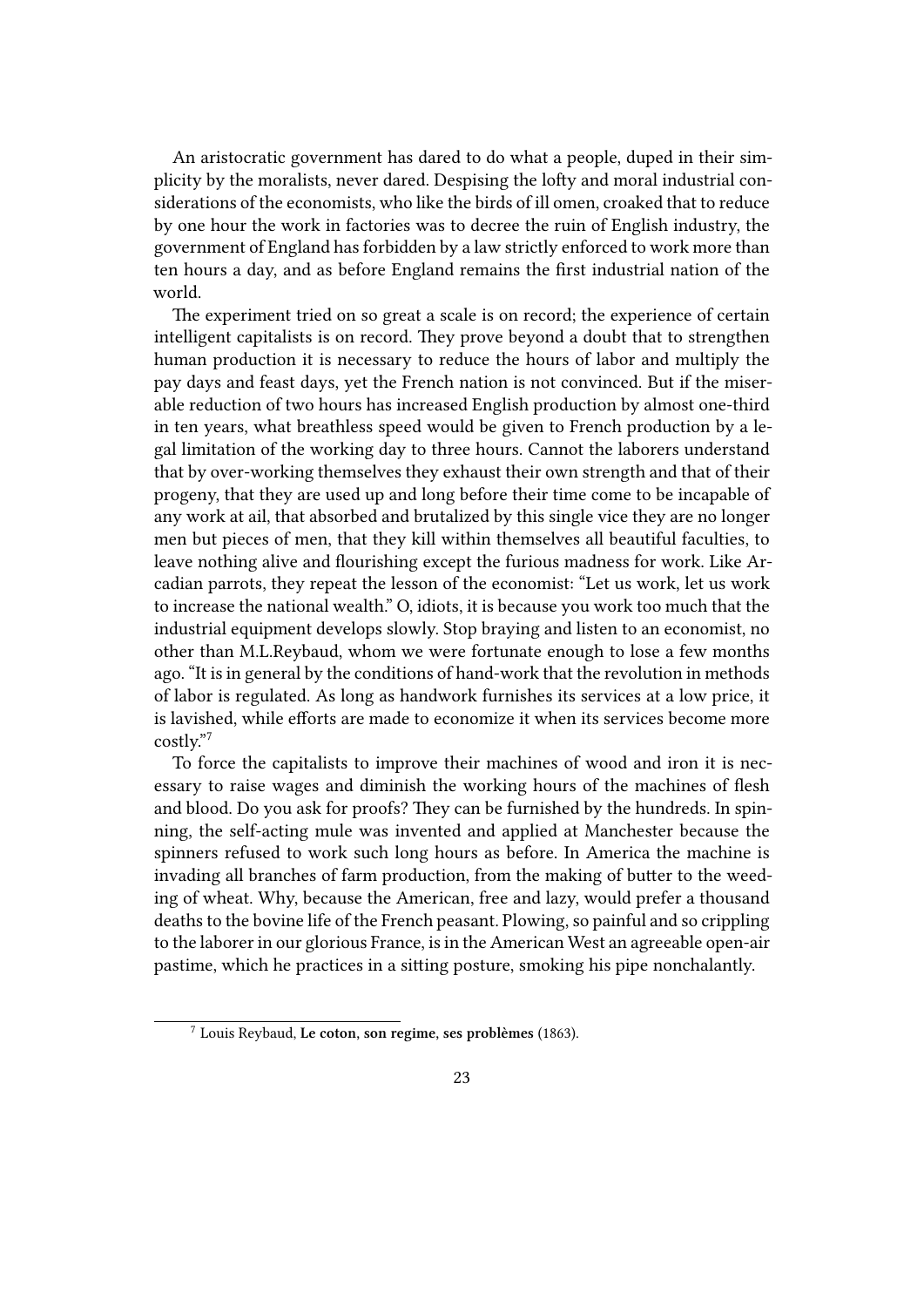#### **Chapter IV. New Songs to New Music**

We have seen that by diminishing the hours of labor new mechanical forces will be conquered for social production. Furthermore, by obliging the laborers to consume their products the army of workers will be immensely increased. The capitalist class once relieved from its function of universal consumer will hasten to dismiss its train of soldiers, magistrates, journalists, procurers, which it has withdrawn from useful labor to help it in consuming and wasting. Then the labor market will overflow. Then will be required an iron law to put a limit on work. It will be impossible to find employment for that swarm of former unproductives, more numerous than insect parasites, and after them must be considered all those who provide for their needs and their vain and expensive tastes. When there are no more lackeys and generals to decorate, no more free and married prostitutes to be covered with laces, no more cannons to bore, no more palaces to build, there will be need of severe laws to compel the working women and working men who have been employed on embroidered laces, iron workings, buildings, to take the hygienic and calisthenic exercises requisite to re-establish their health and improve their race. When once we begin to consume European products at home instead of sending them to the devil, it will be necessary that the sailors, dock handlers and the draymen sit down and learn to twirl their thumbs. The happy Polynesians may then love as they like without fearing the civilized Venus and the sermons of European moralists.

And that is not all: In order to find work for all the non-producers of our present society, in order to leave room for the industrial equipment to go on developing indefinitely, the working class will be compelled, like the capitalist class, to do violence to its taste for abstinence and to develop indefinitely its consuming capacities. Instead of eating an ounce or two of gristly meat once a day, when it eats any, it will eat juicy beefsteaks of a pound or two; instead of drinking moderately of bad wine, it will become more orthodox than the pope and will drink broad and deep bumpers of Bordeaux and Burgundy without commercial baptism and will leave water to the beasts.

The proletarians have taken into their heads to inflict upon the capitalists ten hours of forge and factory; that is their great mistake, because of social antagonisms and civil wars. Work ought to be forbidden and not imposed. The Rothschilds and other capitalists should be allowed to bring testimony to the fact that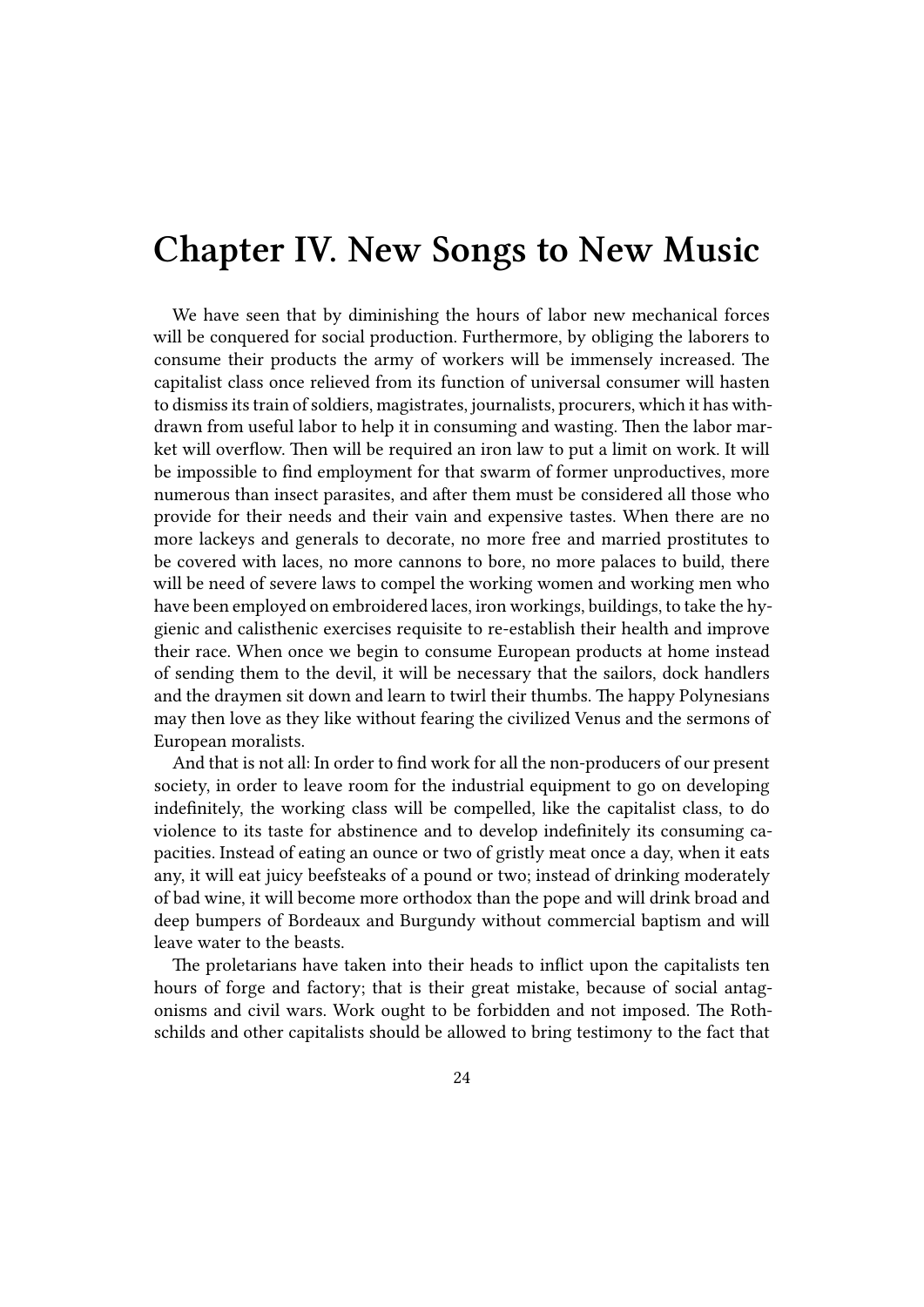throughout their whole lives they have been perfect vagabonds, and if they swear they wish to continue to live as perfect vagabonds in spite of the general mania for work, they should be pensioned and should receive every morning at the city hall a five-dollar gold piece for their pocket money. Social discords will vanish. Bond holders and capitalists will be first to rally to the popular party, once convinced that far from wishing them harm, its purpose is rather to relieve them of the labor of over-consumption and waste, with which they have been overwhelmed since their birth. As for the capitalists who are incapable of proving their title to the name of vagabond, they will be allowed to follow their instincts. There are plenty of disgusting occupations in which to place them. Dufaure might be set at cleaning public closets, Gallifet<sup>1</sup> might perform surgical operations on diseased horses and hogs. The members of the amnesty commission might be sent to the stockyards to pick out the oxen and the sheep to be slaughtered. The senators might play the part of undertakers and lackeys in funeral processions. As for the others, occupations could be found for them on a level with their intelligence. Lorgeril and Eroglie could cork champagne bottles, only they would have to be muzzled as a precaution against intoxication. Ferry, Freycinet and Tirard might destroy the bugs and vermin in the departments of state and other public houses. It would, however, be necessary to put the public funds out of the reach of the capitalists out of due regard for their acquired habits.

But vengeance, harsh and prolonged, will be heaped upon the moralists who have perverted nature. The bigots, the canters, the hypocrites, and other such sects of men who disguise themselves like maskers to deceive the world. For whilst they give the common people to understand that they are busied about nothing but contemplation and devotion in fastings and maceration of their sensuality, and that only to sustain and aliment the small fraility of their humanity,  $-$  it is so far otherwise that on the contrary, God knows, what cheer they make; *et Curies simulant, sed Bacchanalia vivunt.*<sup>2</sup> You may read it in great letters, in the coloring of their red snouts, and gulching bellies as big as a tun, unless it be when they perfume themselves with sulphur.<sup>3</sup> On the days of great popular rejoicing, when instead of swallowing dust as on the 15<sup>th</sup> of August and  $14<sup>th</sup>$  of July under capitalism, the communists and collectivists will eat, drink and dance to their hearts' content, the members of the Academy, of moral and political sciences, the priests with long robes and short, of the economic, catholic, protestant, jewish, positivist and freethought church; the propagandists of Malthusianism, and of Christian, altruistic, independent or dependent ethics, clothed in yellow, shall be compelled to hold a

<sup>&</sup>lt;sup>1</sup> Gallifet was the general who was directly responsible for the massacre of thousands or French workingmen at the closing days of the Paris Commune.

<sup>&</sup>lt;sup>2</sup> They simulate Curius but live like Bacchanals. (Juvenal.)

<sup>3</sup> Rabelais, **Pantagruel**, Book II, Chapter XXXIV. Translation or Urquhart and Motteux.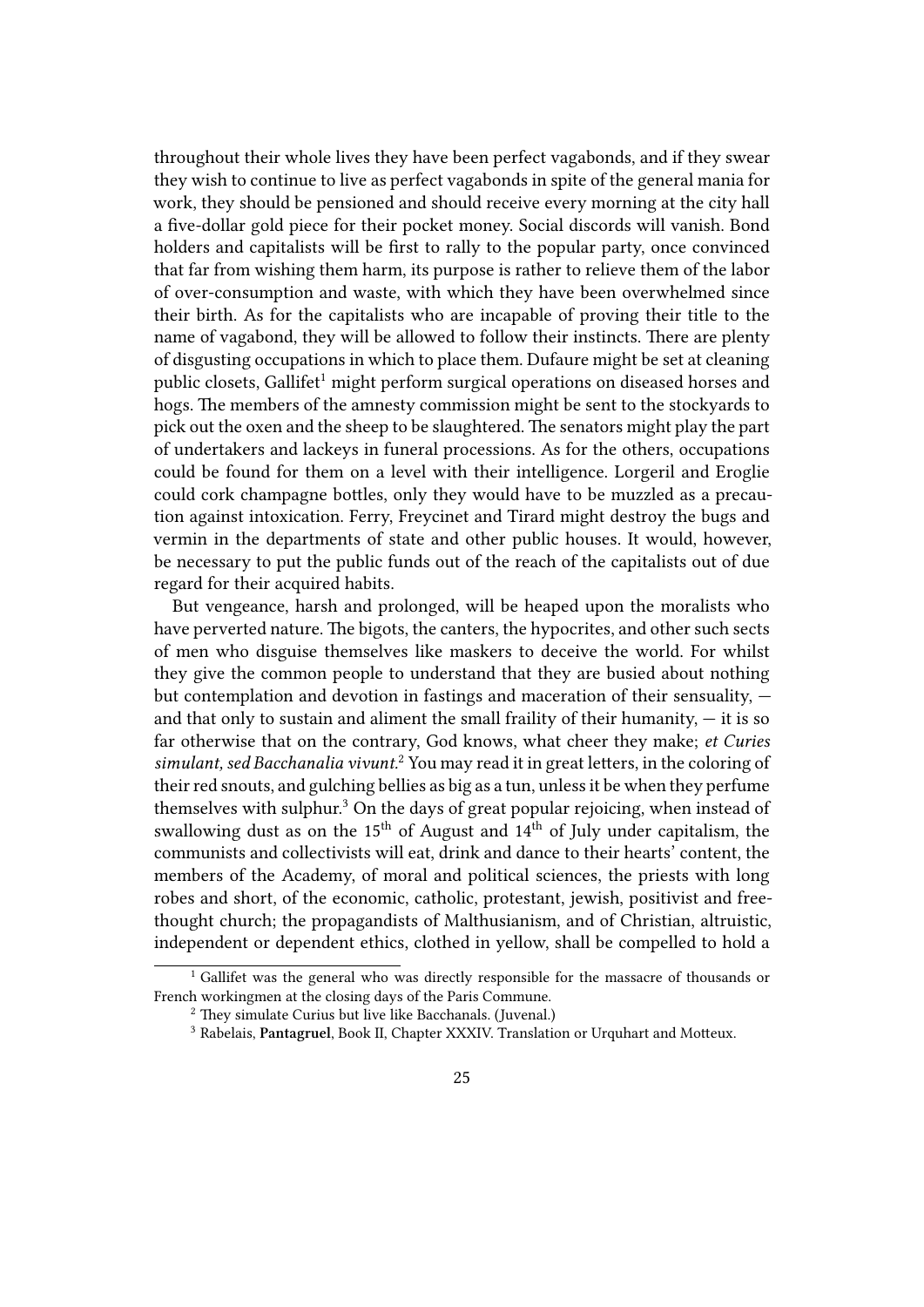candle until it bums their fingers, shall starve in sight of tables loaded with meats, fruits and flowers and shall agonize with thirst in sight of flowing hogsheads. Four times a year with the changing seasons they shall be shut up like the knife grinders' dogs in great wheels and condemned to grind wind for ten hours.

The lawyers and legislators shall suffer the same punishment. Under the regime of idleness, to kill the time, which kills us second by second, there will be shows and theatrical performances always and always. And here we have the very work for our bourgeois legislators. We shall organize them into traveling companies to go to the fairs and villages, giving legislative exhibitions. The generals in riding boots, their breasts brilliantly decorated with medals and crosses, shall go through the streets and courts levying recruits among the good people. Gambetta and his comrade Cassagnac shall tend door. Cassagnac, in full duellist costume, rolling his eyes and twisting his mustache, spitting out burning tow, shall threaten every one with his father's pistol<sup>4</sup> and sink into a hole as soon as they show him Lullier's portrait. Gambetta will discourse on foreign politics and on little Greece, who makes a doctor of him and would set Europe on fire to pilfer Turkey; on great Russia that stultifies him with the mincemeat she promises to make of Prussia and who would fain see mischief brewing in the west of Europe so as to feather her nest in the east and to strangle nihilism at home; on Mr. Bismark who was good enough to allow him to pronounce himself on the amnesty … then uncovering his mountainous belly smeared over with red and white and blue, the three national colors, he will beat the tattoo on it, and enumerate the delicate little ortolans, the truffles and the glasses of Margaux and Y'quem that it has gulped down to encourage agriculture, and to keep his electors of Belleville in good spirits.

In the barracks the entertainment will open with the *Electoral Farce*.

In the presence of the voters with wooden heads and asses' ears, the bourgeois candidates, dressed as clowns, will dance the dance of political liberties, wiping themselves fore and aft with their freely promising electoral programs, and talking with tears in their eyes of the miseries of the people and with copper in their voices of the glories of France. Then the heads of the voters will bray solidly in chorus, hi han! hi han!

Then will start the great play, *The Theft of the Nation's Goods*.

Capitalist France, an enormous female, hairy-faced and bald-headed, fat, flabby, puffy and pale, with sunken eyes, sleepy and yawning, is stretching herself out on a velvet couch. At her feet Industrial Capitalism, a gigantic organism of iron, with an ape-like mask, is mechanically devouring men, women and children, whose thrilling and heart-rending cries fill the air; the bank with a marten's muzzle; a

<sup>4</sup> Paul de Cassagnac, like his father, Orsnier, was prominent as a conservative politician, journalist and duellist.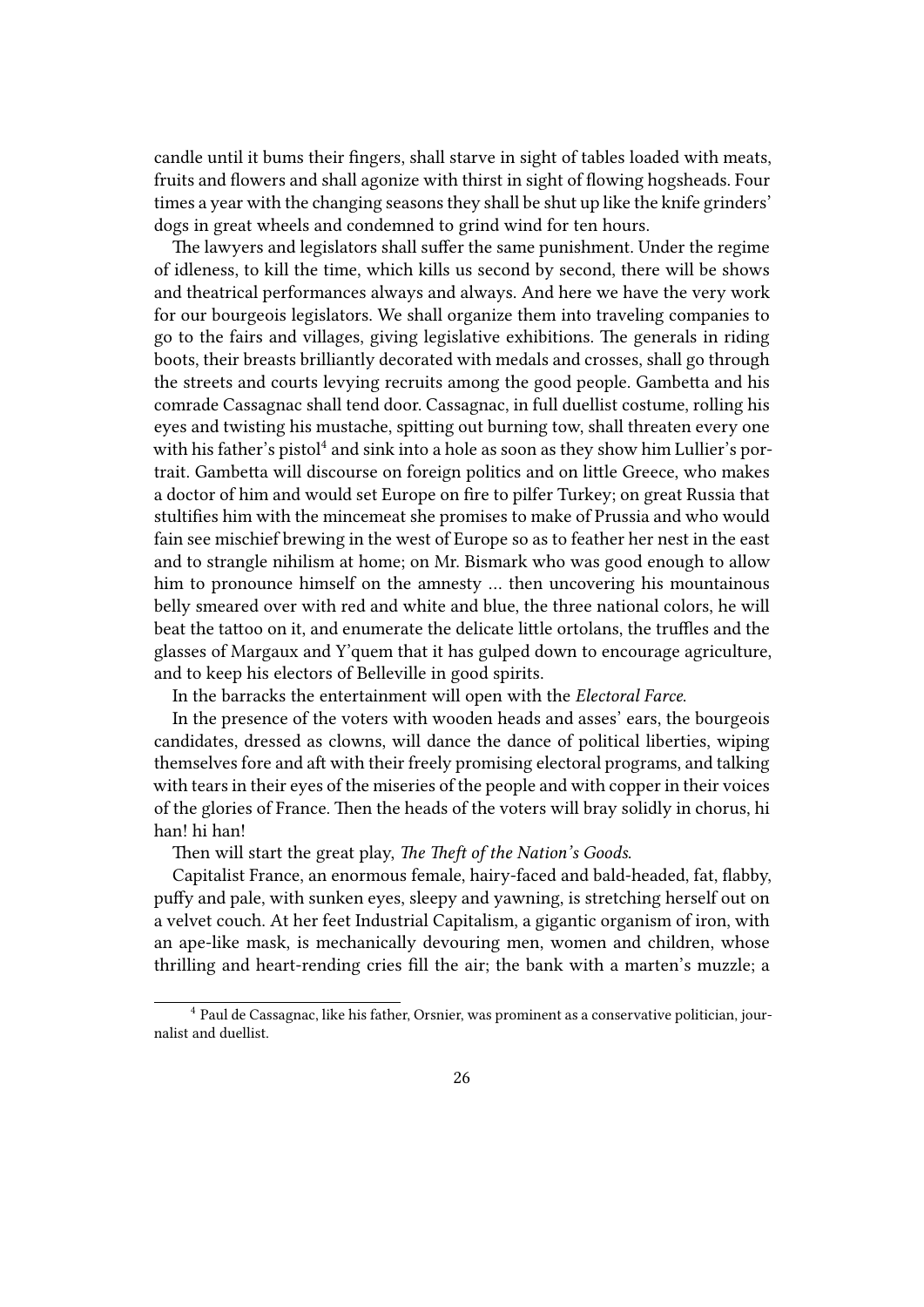hyena's body and harpy-hands, is nimbly flipping coins out of his pocket. Hordes of miserable, emaciated proletarians in rags, escorted by gendarmes with drawn sabers, pursued by furies lashing them with whips of hunger, are bringing to the feet of capitalist France heaps of merchandise, casks of wine, sacks of gold and wheat. Langlois, his nether garment in one hand, the testament of Proudhon in the other and the book of the national budget between his teeth, is encamped at the head of the defenders of national property and is mounting guard. When the laborers, beaten with gun stocks and pricked with bayonets, have laid down their burdens, they are driven away and the door is opened to the manufacturers, merchants and bankers. They hurl themselves pell mell upon the heap, devouring cotton goods, sacks of wheat, ingots of gold, emptying casks of wine. When they have devoured all they can, they sink down, filthy and disgusting objects in their ordure and vomitings. Then the thunder bursts forth, the earth shakes and opens, Historic Destiny arises, with her iron foot she crushes the heads of the capitalists, hiccoughing, staggering, falling, unable to flee. With her broad hand she overthrows capitalist France, astounded and sweating with fear.

If, uprooting from its heart the vice which dominates it and degrades its nature, the working class were to arise in its terrible strength, not to demand the Rights of Man, which are but the rights of capitalist exploitation, not to demand the Right to Work which is but the right to misery, but to forge a brazen law forbidding any man to work more than three hours a day, the earth, the old earth, trembling with joy would feel a new universe leaping within her. But how should we ask a proletariat corrupted by capitalist ethics, to take a manly resolution …

Like Christ, the doleful personification of ancient slavery, the men, the women and the children of the proletariat have been climbing painfully for a century up the hard Calvary of pain; for a century compulsory toil has broken their bones, bruised their flesh, tortured their nerves; for a century hunger has torn their entrails and their brains. O Laziness, have pity on our long misery! O Laziness, mother of the arts and noble virtues, be thou the balm of human anguish!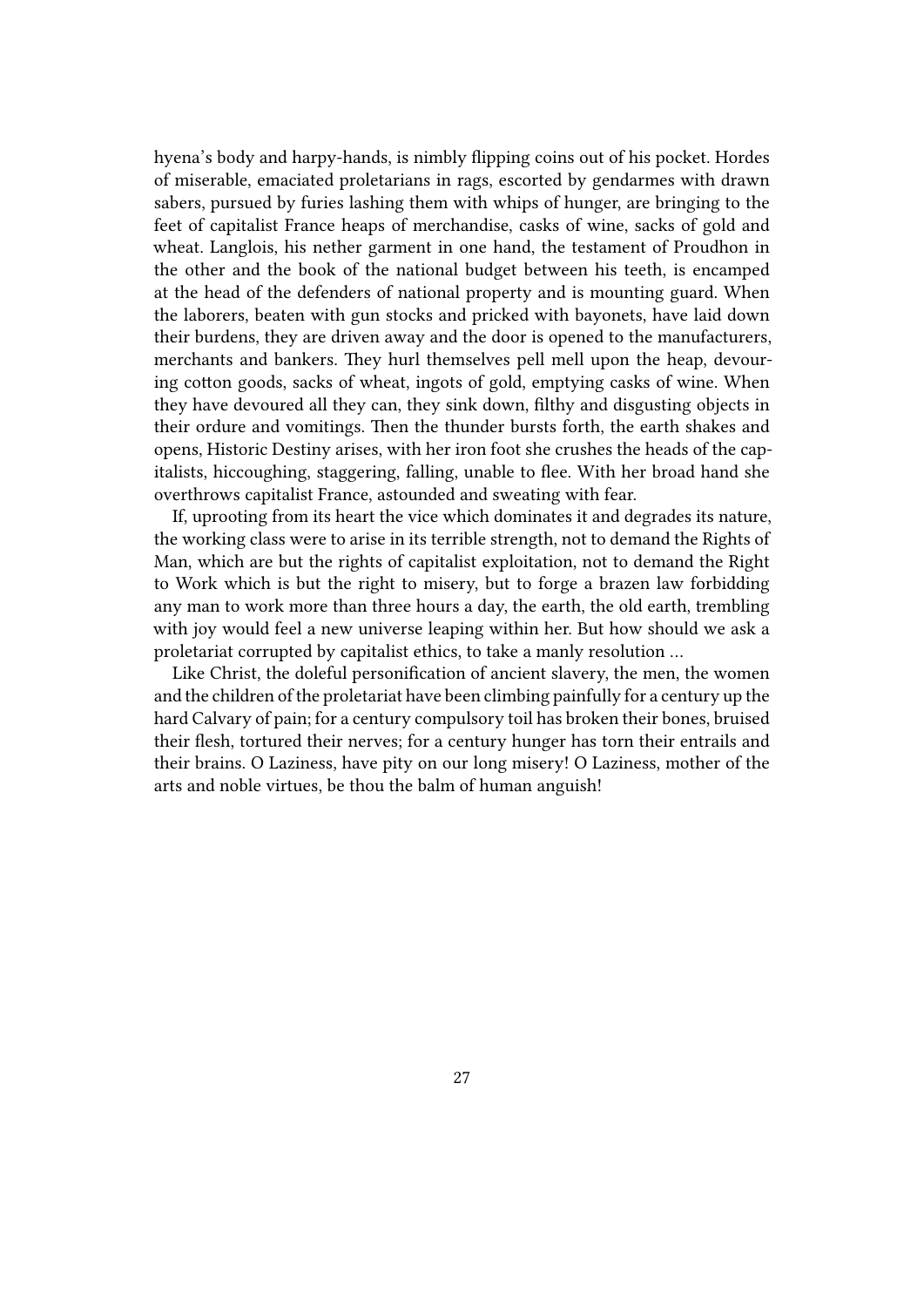### **Appendix**

Our moralists are very modest people. If they invented the dogma of work, they still have doubts of its efficacy in tranquilizing the soul, rejoicing the spirit, and maintaining the proper functioning of the entrails and other organs. They wish to try its workings on the populace, *in animca vili*, before turning it against the capitalists, to excuse and authorize whose vices is their peculiar mission.

But, you, three-for-a-cent philosophers, why thus cudgel your brains to work out an ethics the practice of which you dare not counsel to your masters? Your dogma of work, of which you are so proud, do you wish to see it scoffed at, dishonored? Let us open the history of ancient peoples and the writings of their philosophers and law givers. "I could not affirm," says the father of history, Herodotus, "whether the Creeks derived from the Egyptians the contempt which they have for work, because I find the same contempt established among the Thracians, the Cythians, the Persians, the Lydians; in a word, because among most barbarians, those who learn mechanical arts and even their children are regarded as the meanest of their citizens. All the Greeks have been nurtured in this principle, particularly the Lacedaemonians."<sup>1</sup>

"At Athens the citizens were veritable nobles who had to concern themselves but with the defense and the administration of the community, like the savage warriors from whom they descended. Since they must thus have all their time free to watch over the interests of the republic, with their mental and bodily strength, they laid all labor upon the slaves. Likewise at Lacedaemon, even the women were not allowed to spin or weave that they might not detract from their nobility."<sup>2</sup>

The Romans recognized but two noble and free professions, agriculture and arms. All the citizens by right lived at the expense of the treasury without being constrained to provide for their living by any of the sordid arts (thus, they designated the trades), which rightfully belonged to slaves. The elder Brutus to arouse the

<sup>1</sup> Herodotus. **Book II**.

<sup>2</sup> Biot. **De l'abolition de l'esclavage ancien en Occident**, 1840.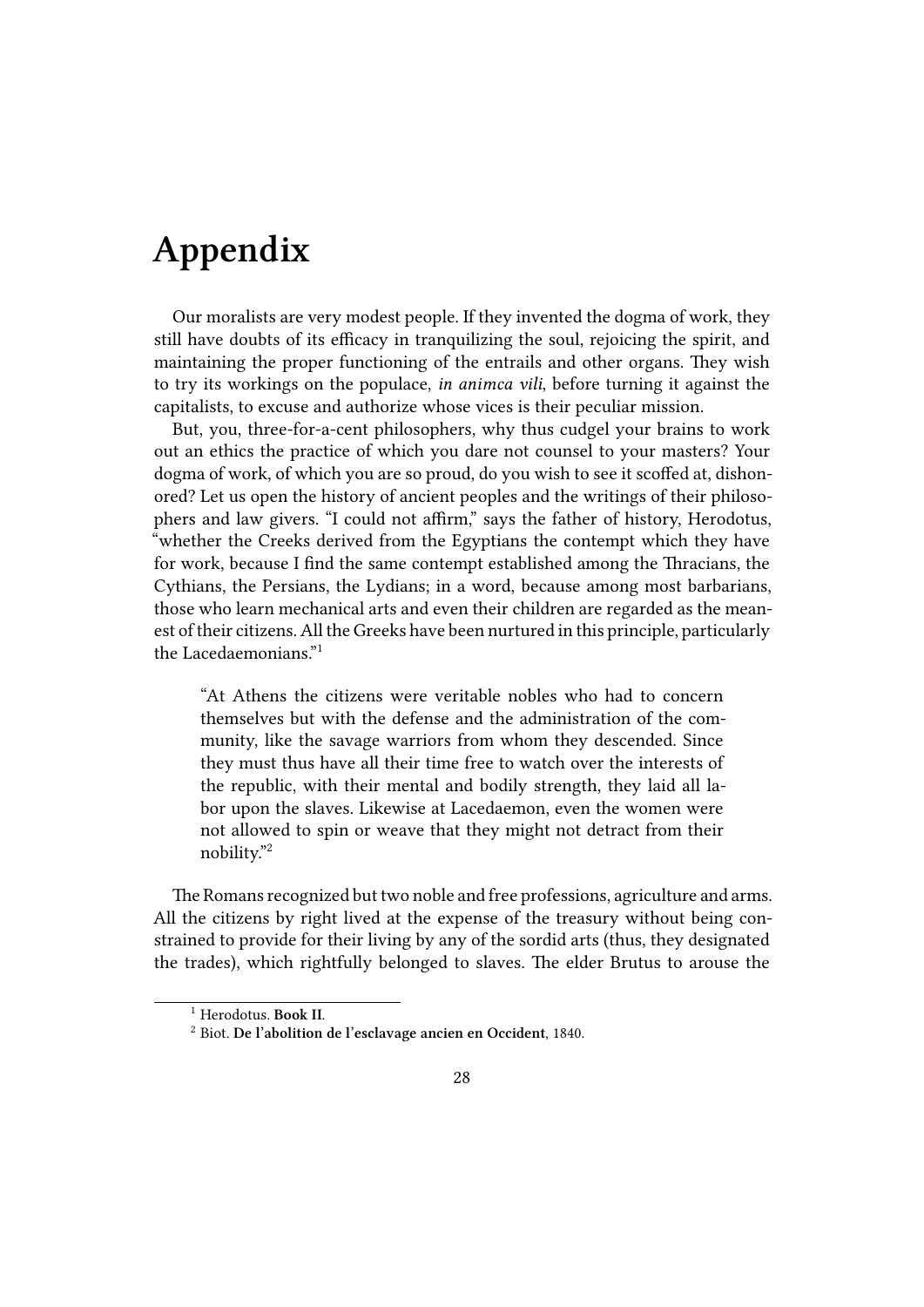people, accused Tarquin, the tyrant, of the special outrage of having converted free citizens into artisans and masons.<sup>3</sup>

The ancient philosophers had their disputes upon the origin of ideas but they agreed when it came to the abhorrence of work. "Nature," said Plato in his social utopia, his model republic, "Nature has made no shoemaker nor smith. Such occupations degrade the people who exercise them. Vile mercenaries, nameless wretches, who are by their very condition excluded from political rights. As for the merchants accustomed to lying and deceiving, they will be allowed in the city only as a necessary evil. The citizen who shall have degraded himself by the commerce of the shop shall be prosecuted for this offense. If he is convicted, he shall be condemned to a year in prison; the punishment shall be doubled for each repeated offense."<sup>4</sup>

In his **Economics**, Xenophon writes, "The people who give themselves up to manual labor are never promoted to public offices, and with good reason. The greater part of them, condemned to be seated the whole day long, some even to endure the heat of the fire continually, cannot fail to be changed in body, and it is almost inevitable that the mind be affected." "What honorable thing can come out of a shop?" asks Cicero. "What can commerce produce in the way of honor? Everything called shop is unworthy an honorable man. Merchants can gain no profit without lying, and what is more shameful than falsehood? Again, we must regard as something base and vile the trade of those who sell their toil and industry, for whoever gives his labor for money sells himself and puts himself in the tank of slaves."<sup>5</sup>

Proletarians, brutalized by the dogma of work, listen to the voice of these philosophers, which has been concealed from you with jealous care: A citizen who gives his labor for money degrades himself to the rank of slaves, he commits a crime which deserves years of imprisonment.

Christian hypocrisy and capitalist utilitarianism had not perverted these philosophers of the ancient republics. Speaking for free men, they expressed their thought naively. Plato, Aristotle, those intellectual giants, beside whom our latter day philosophers are but pygmies, wish the citizens of their ideal republics to live in the most complete leisure, for as Xenophon observed, "Work takes all the time and with it one has no leisure for the republic and his friends." According to Plutarch, the great claim of Lycurgus, wisest of men, to the admiration of posterity, was that he had granted leisure to the citizens of Sparta by forbidding to them any trade whatever. But our moralists of Christianity and capitalism will answer, "These

<sup>3</sup> Livy, **Book I**.

<sup>4</sup> Plato's **Republic**, Book V.

<sup>5</sup> Cicero's **De Officilis**, I, 42.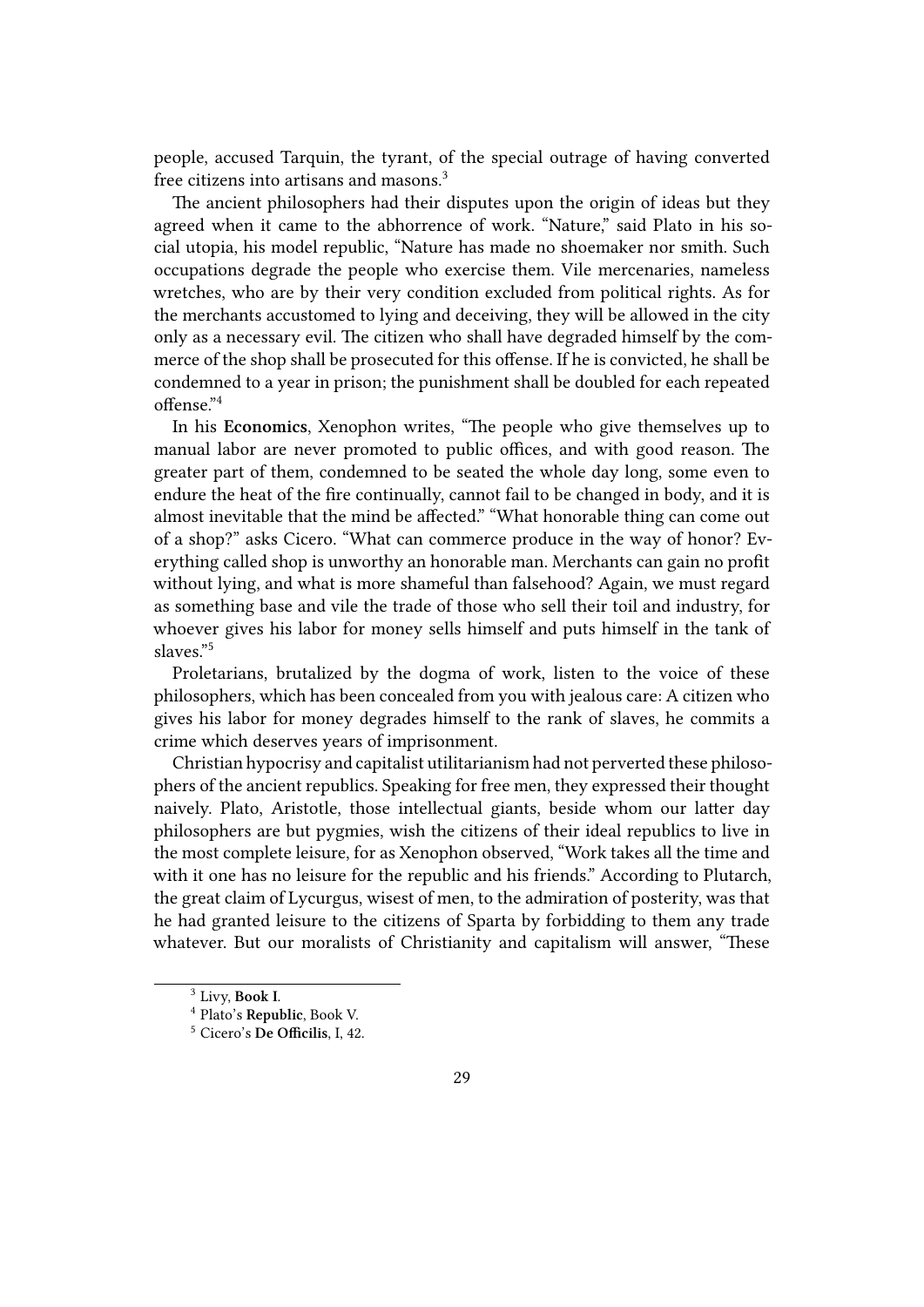thinkers and philosophers praised the institution of slavery." Perfectly true, but could it have been otherwise, granted the economic and political conditions of their epoch? War was the normal state of ancient societies. The free man was obliged to devote his time to discussing the affairs of state and watching over its defense. The trades were then too primitive and clumsy for those practicing them to exercise their birth-right of soldier and citizen; thus the philosophers and law-givers, if they wished to have warriors and citizens in their heroic republics, were obliged to tolerate slaves. But do not the moralists and economists of capitalism praise wage labor, the modern slavery; and to what men does the capitalist slavery give leisure? To people like Rothschild, Schneider, and Madame Boucicaut, useless and harmful slaves of their vices and of their domestic servants. "The prejudice of slavery dominated the minds of Pythagoras and Aristotle,"  $-$  this has been written disdainfully; and yet Aristotle foresaw: "that if every tool could by itself execute its proper function, as the masterpieces of Daedalus moved themselves or as the tripods of Vulcan set themselves spontaneously at their sacred work; if for example the shuttles of the weavers did their own weaving, the foreman of the workshop would have no more need of helpers, nor the master of slaves."

Aristotle's dream is our reality. Our machines, with breath of fire, with limbs of unwearying steel, with fruitfulness, wonderful inexhaustible, accomplish by themselves with docility their sacred labor. And nevertheless the genius of the great philosophers of capitalism remains dominated by the prejudice of the wage system, worst of slaveries. They do not yet understand that the machine is the saviour of humanity, the god who shall redeem man from the sordidae artes and from working for hire, the god who shall give him leisure and liberty.